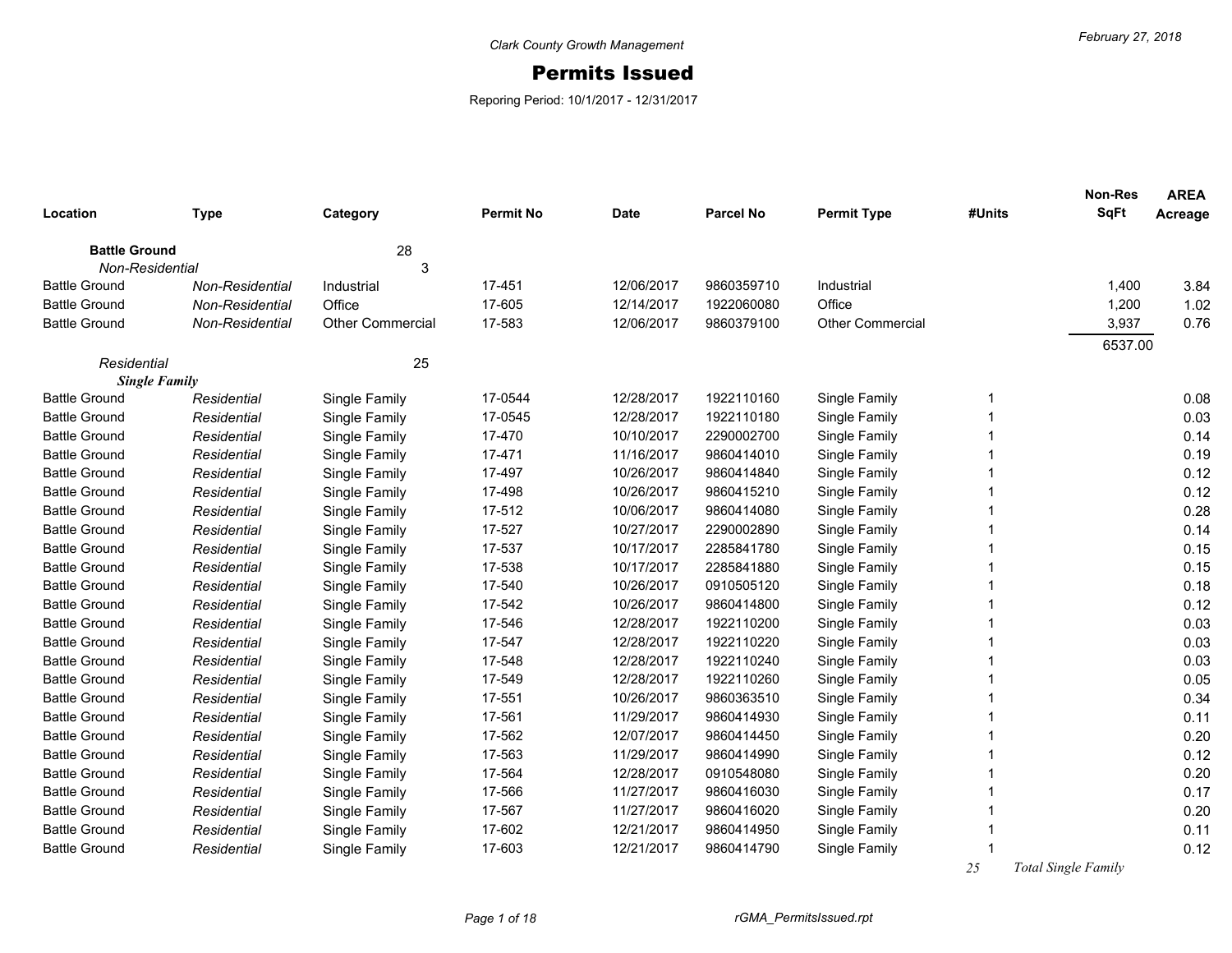| Location | <b>Type</b> | Category | <b>Permit No</b> | <b>Date</b> | <b>Parcel No</b> | <b>Permit Type</b>             | #Units | <b>Non-Res</b><br><b>SqFt</b> | <b>AREA</b><br>Acreage |
|----------|-------------|----------|------------------|-------------|------------------|--------------------------------|--------|-------------------------------|------------------------|
|          |             |          |                  |             |                  | <b>Battle Ground Sub Total</b> | 25     | 6,537                         |                        |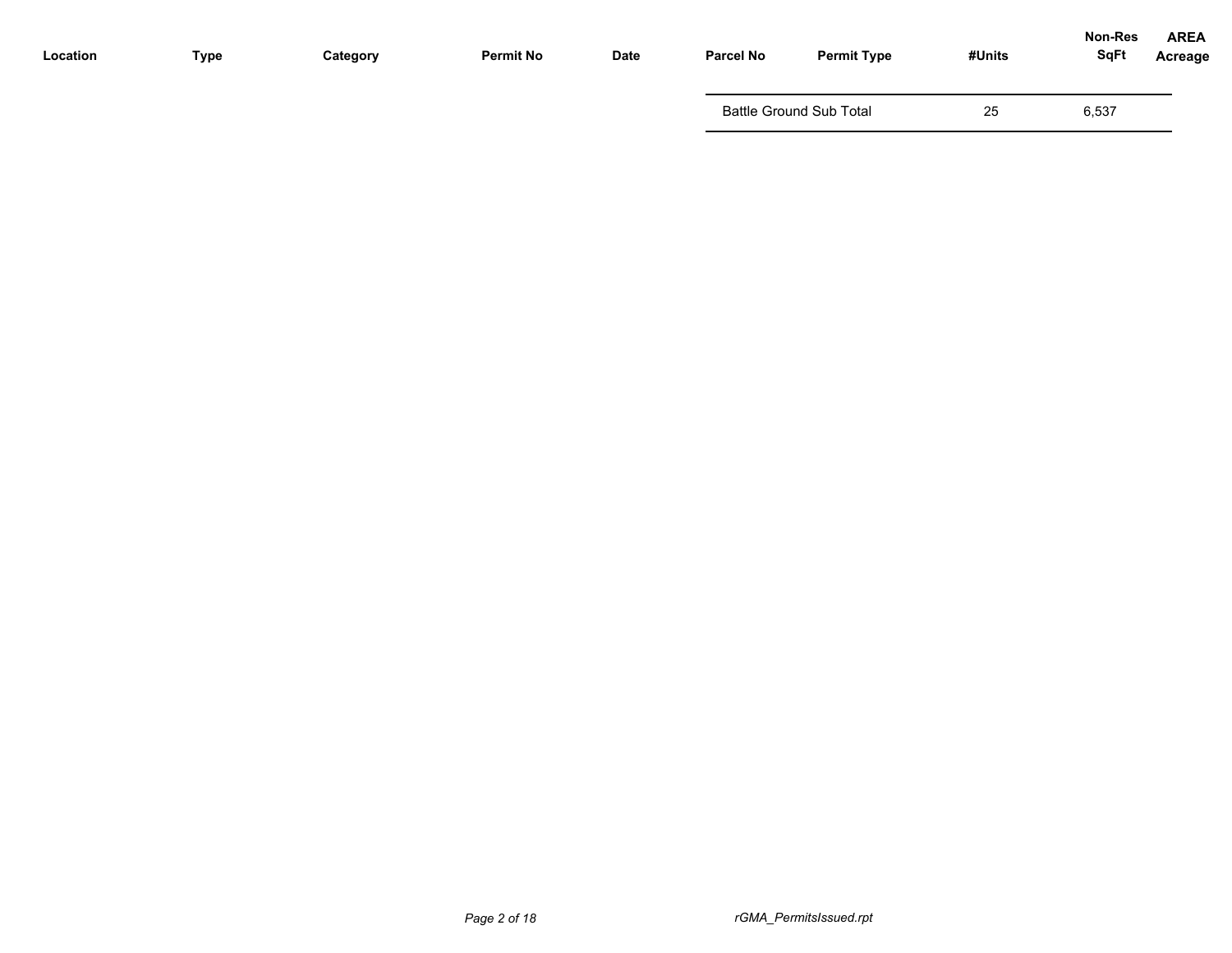| Location    | <b>Type</b>          | Category      | <b>Permit No</b> | <b>Date</b> | <b>Parcel No</b> | <b>Permit Type</b> | #Units | <b>Non-Res</b><br><b>SqFt</b> | <b>AREA</b><br>Acreage |
|-------------|----------------------|---------------|------------------|-------------|------------------|--------------------|--------|-------------------------------|------------------------|
| Camas       |                      | 26            |                  |             |                  |                    |        |                               |                        |
| Residential |                      | 26            |                  |             |                  |                    |        |                               |                        |
|             | <b>Single Family</b> |               |                  |             |                  |                    |        |                               |                        |
| Camas       | Residential          | Single Family | 17-00702         | 10/12/2017  | 9860390910       | Single Family      |        |                               | 0.14                   |
| Camas       | Residential          | Single Family | 17-00787         | 10/12/2017  | 9860391030       | Single Family      |        |                               | 0.12                   |
| Camas       | Residential          | Single Family | 17-00791         | 10/12/2017  | 9860390380       | Single Family      |        |                               | 0.19                   |
| Camas       | Residential          | Single Family | 17-00792         | 10/12/2017  | 9860390660       | Single Family      |        |                               | 0.18                   |
| Camas       | Residential          | Single Family | 17-00795         | 10/13/2017  | 9860403810       | Single Family      |        |                               | 0.16                   |
| Camas       | Residential          | Single Family | 17-00801         | 10/17/2017  | 0910459040       | Single Family      |        |                               | 0.42                   |
| Camas       | Residential          | Single Family | 17-00802         | 10/17/2017  | 0849211320       | Single Family      |        |                               | 0.24                   |
| Camas       | Residential          | Single Family | 17-00805         | 10/17/2017  | 9860391020       | Single Family      |        |                               | 0.12                   |
| Camas       | Residential          | Single Family | 17-00812         | 10/19/2017  | 1254070120       | Single Family      |        |                               | 0.19                   |
| Camas       | Residential          | Single Family | 17-00836         | 10/25/2017  | 9860391050       | Single Family      |        |                               | 0.12                   |
| Camas       | Residential          | Single Family | 17-00837         | 10/26/2017  | 9860390520       | Single Family      |        |                               | 0.21                   |
| Camas       | Residential          | Single Family | 17-00843         | 10/31/2017  | 9860390370       | Single Family      |        |                               | 0.19                   |
| Camas       | Residential          | Single Family | 17-00844         | 10/31/2017  | 9860390530       | Single Family      |        |                               | 0.21                   |
| Camas       | Residential          | Single Family | 17-00848         | 11/01/2017  | 9860390970       | Single Family      |        |                               | 0.11                   |
| Camas       | Residential          | Single Family | 17-00876         | 11/13/2017  | 9860390560       | Single Family      |        |                               | 0.21                   |
| Camas       | Residential          | Single Family | 17-00877         | 11/13/2017  | 9860390390       | Single Family      |        |                               | 0.21                   |
| Camas       | Residential          | Single Family | 17-00882         | 11/15/2017  | 9860391260       | Single Family      |        |                               | 0.14                   |
| Camas       | Residential          | Single Family | 17-00883         | 11/15/2017  | 9860391250       | Single Family      |        |                               | 0.14                   |
| Camas       | Residential          | Single Family | 17-00894         | 11/20/2017  | 9860390580       | Single Family      |        |                               | 0.20                   |
| Camas       | Residential          | Single Family | 17-00895         | 11/20/2017  | 9860390570       | Single Family      |        |                               | 0.23                   |
| Camas       | Residential          | Single Family | 17-00896         | 11/20/2017  | 9860390430       | Single Family      |        |                               | 0.18                   |
| Camas       | Residential          | Single Family | 17-00897         | 11/20/2017  | 9860391240       | Single Family      |        |                               | 0.14                   |
| Camas       | Residential          | Single Family | 17-00898         | 11/20/2017  | 9860391310       | Single Family      |        |                               | 0.12                   |
| Camas       | Residential          | Single Family | 17-00910         | 11/28/2017  | 1781180030       | Single Family      |        |                               | 0.13                   |
| Camas       | Residential          | Single Family | 17-00957         | 12/14/2017  | 0837790660       | Single Family      |        |                               | 0.34                   |
| Camas       | Residential          | Single Family | 17-00962         | 12/18/2017  | 0829210000       | Single Family      |        |                               | 0.14                   |
|             |                      |               |                  |             |                  |                    | $26\,$ | Total Single Family           |                        |
|             |                      |               |                  |             | Camas Sub Total  |                    | 26     | 0                             |                        |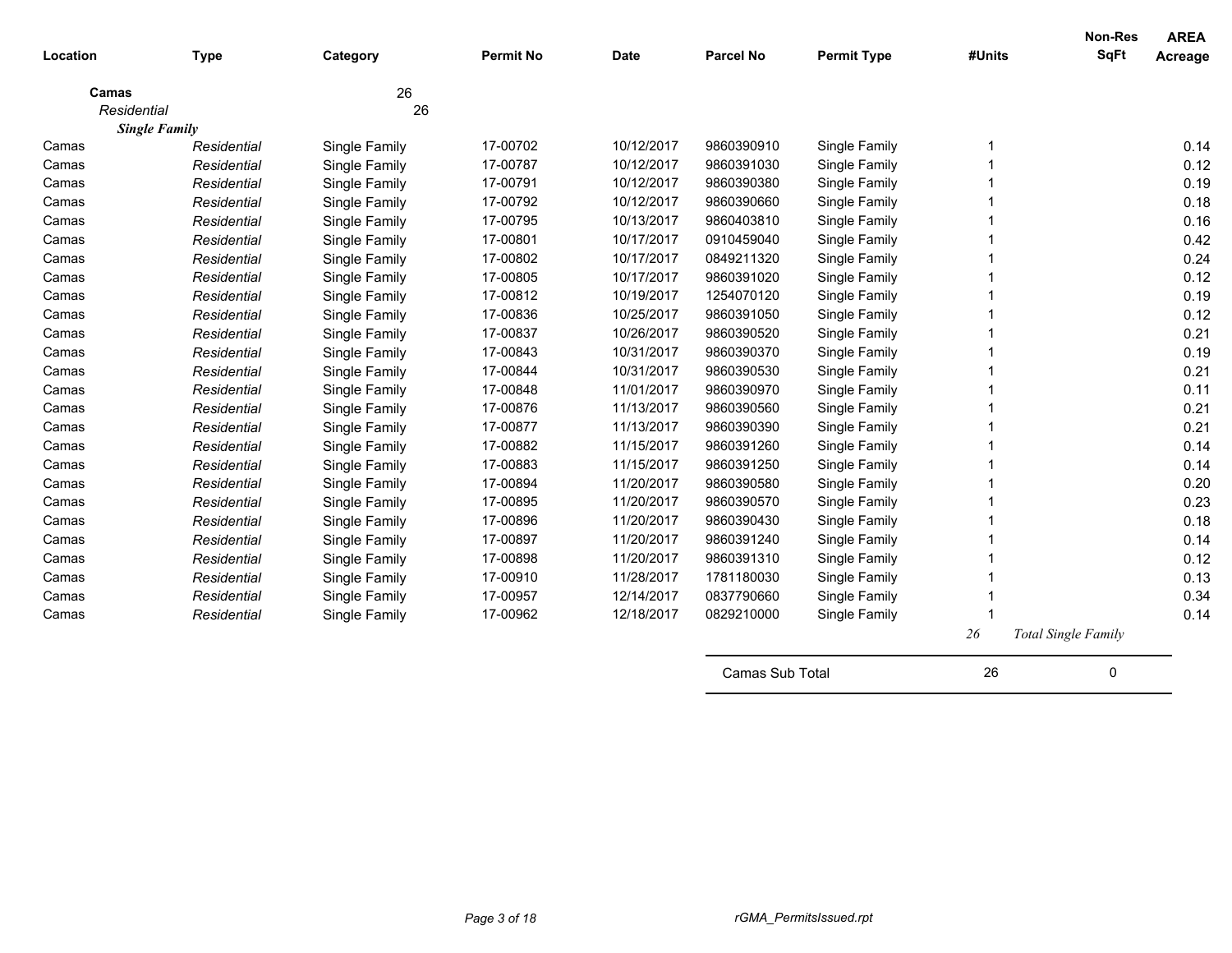| Location                 | <b>Type</b>  | Category     | <b>Permit No</b> | <b>Date</b> | <b>Parcel No</b>    | <b>Permit Type</b> | #Units | Non-Res<br><b>SqFt</b> | <b>AREA</b><br>Acreage |
|--------------------------|--------------|--------------|------------------|-------------|---------------------|--------------------|--------|------------------------|------------------------|
| La Center<br>Residential |              | ົ<br>∠<br>∠  |                  |             |                     |                    |        |                        |                        |
|                          | Multi-Family |              |                  |             |                     |                    |        |                        |                        |
| La Center                | Residential  | Multi-Family | MN17-0001        | 11/02/2017  | 0626420150          | Multi-Family       | 2      |                        | 1.56                   |
| La Center                | Residential  | Multi-Family | MN17-0002        | 11/02/2017  | 0644210000          | Multi-Family       | 2      |                        | 0.25                   |
|                          |              |              |                  |             |                     |                    |        | Total Multi-Family     |                        |
|                          |              |              |                  |             | La Center Sub Total |                    | 4      | 0                      |                        |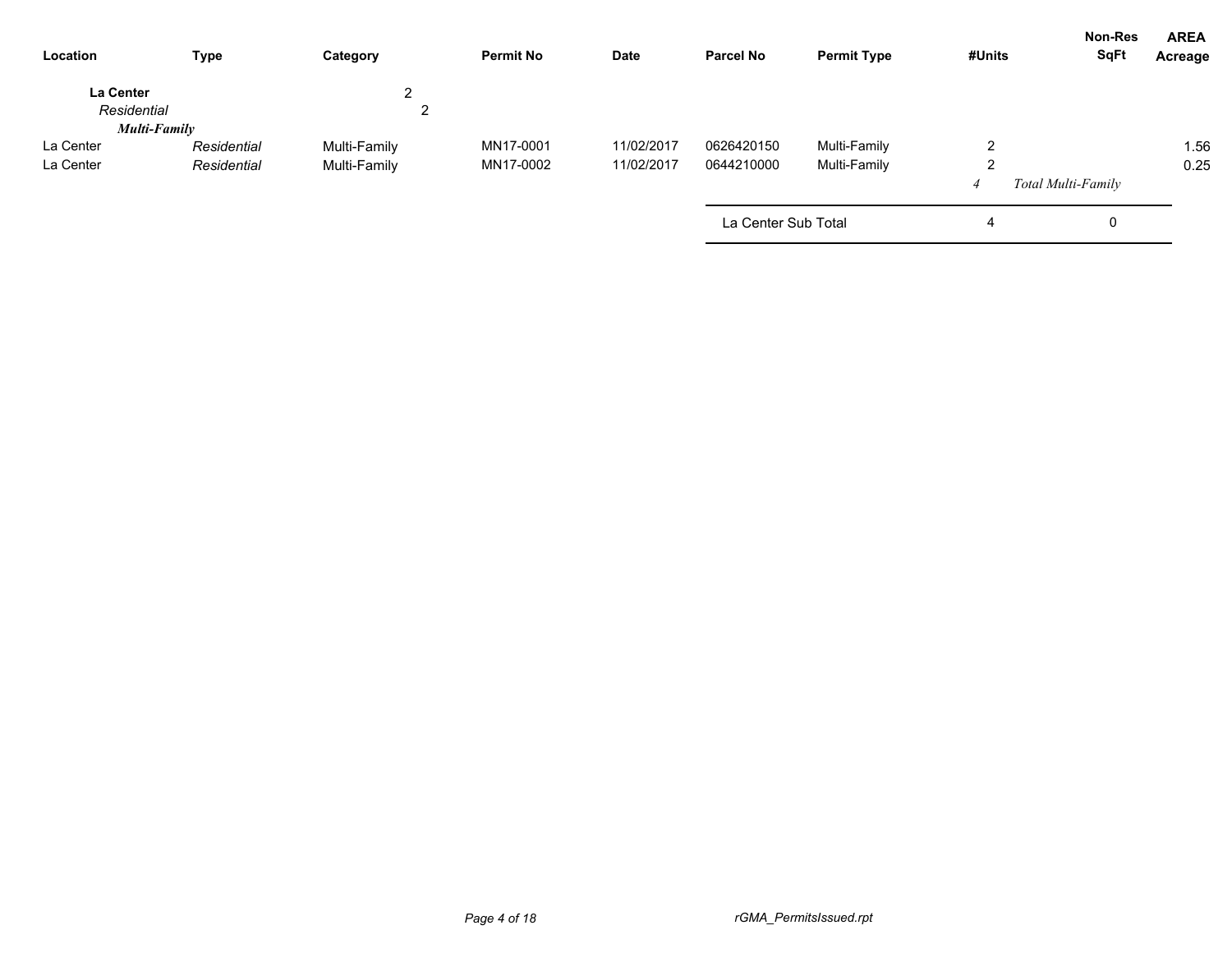| Location    | <b>Type</b>          | Category                | <b>Permit No</b> | <b>Date</b> | <b>Parcel No</b> | <b>Permit Type</b>      | #Units       | <b>Non-Res</b><br><b>SqFt</b> | <b>AREA</b><br>Acreage |
|-------------|----------------------|-------------------------|------------------|-------------|------------------|-------------------------|--------------|-------------------------------|------------------------|
| Ridgefield  |                      | 34                      |                  |             |                  |                         |              |                               |                        |
|             | Non-Residential      | 5                       |                  |             |                  |                         |              |                               |                        |
| Ridgefield  | Non-Residential      | <b>Other Commercial</b> | COM-17-0012      | 10/04/2017  | 2158080000       | <b>Other Commercial</b> |              | 145,300                       | 49.84                  |
| Ridgefield  | Non-Residential      | <b>Other Commercial</b> | COM-17-0030      | 10/03/2017  | 2156070020       | <b>Other Commercial</b> |              | 11,940                        | 3.91                   |
| Ridgefield  | Non-Residential      | <b>Other Commercial</b> | COM-17-0033      | 10/03/2017  | 2156070020       | <b>Other Commercial</b> |              | 16,380                        | 3.91                   |
| Ridgefield  | Non-Residential      | Other Commercial        | COM-17-0034      | 11/01/2017  | 2156070220       | <b>Other Commercial</b> |              | 130,352                       | 6.02                   |
| Ridgefield  | Non-Residential      | <b>Other Commercial</b> | COM-17-0041      | 11/06/2017  | 2154440140       | <b>Other Commercial</b> |              | 1,681                         | 10.90                  |
|             |                      |                         |                  |             |                  |                         |              | 305653.00                     |                        |
| Residential |                      | 29                      |                  |             |                  |                         |              |                               |                        |
|             | <b>Single Family</b> |                         |                  |             |                  |                         |              |                               |                        |
| Ridgefield  | Residential          | Single Family           | BLD-17-0025      | 10/11/2017  | 9860413510       | Single Family           | 1            |                               | 0.14                   |
| Ridgefield  | Residential          | Single Family           | BLD-17-0026      | 10/11/2017  | 9860413520       | Single Family           | $\mathbf{1}$ |                               | 0.14                   |
| Ridgefield  | Residential          | Single Family           | BLD-17-0069      | 10/26/2017  | 9860413540       | Single Family           | 1            |                               | 0.14                   |
| Ridgefield  | Residential          | Single Family           | BLD-17-0070      | 10/11/2017  | 9860413530       | Single Family           | 1            |                               | 0.14                   |
| Ridgefield  | Residential          | Single Family           | BLD-17-0071      | 10/26/2017  | 9860413560       | Single Family           | 1            |                               | 0.14                   |
| Ridgefield  | Residential          | Single Family           | BLD-17-0072      | 10/26/2017  | 9860413550       | Single Family           | 1            |                               | 0.14                   |
| Ridgefield  | Residential          | Single Family           | BLD-17-0075      | 10/11/2017  | 9860413890       | Single Family           | $\mathbf 1$  |                               | 0.16                   |
| Ridgefield  | Residential          | Single Family           | BLD-17-0076      | 10/06/2017  | 9860413820       | Single Family           | 1            |                               | 0.17                   |
| Ridgefield  | Residential          | Single Family           | BLD-17-0078      | 10/03/2017  | 9860413800       | Single Family           | 1            |                               | 0.16                   |
| Ridgefield  | Residential          | Single Family           | BLD-17-0079      | 10/03/2017  | 9860413810       | Single Family           | 1            |                               | 0.17                   |
| Ridgefield  | Residential          | Single Family           | BLD-17-0095      | 10/02/2017  | 0673691260       | Single Family           | 1            |                               | 0.32                   |
| Ridgefield  | Residential          | Single Family           | BLD-17-0096      | 10/02/2017  | 0673691360       | Single Family           | 1            |                               | 0.28                   |
| Ridgefield  | Residential          | Single Family           | BLD-17-0098      | 10/02/2017  | 0673691420       | Single Family           | 1            |                               | 0.21                   |
| Ridgefield  | Residential          | Single Family           | BLD-17-0104      | 10/02/2017  | 0683181580       | Single Family           | 1            |                               | 0.20                   |
| Ridgefield  | Residential          | Single Family           | BLD-17-0107      | 10/09/2017  | 9860375460       | Single Family           | 1            |                               | 0.15                   |
| Ridgefield  | Residential          | Single Family           | BLD-17-0108      | 10/17/2017  | 2155980000       | Single Family           | 1            |                               | 37.43                  |
| Ridgefield  | Residential          | Single Family           | BLD-17-0109      | 10/13/2017  | 0674070000       | Single Family           | 1            |                               | 0.63                   |
| Ridgefield  | Residential          | Single Family           | BLD-17-0110      | 10/24/2017  | 0683182440       | Single Family           |              |                               | 0.19                   |
| Ridgefield  | Residential          | Single Family           | BLD-17-0111      | 11/01/2017  | 0673691640       | Single Family           | 1            |                               | 0.24                   |
| Ridgefield  | Residential          | Single Family           | BLD-17-0113      | 10/27/2017  | 9860429180       | Single Family           | 1            |                               | 0.12                   |
| Ridgefield  | Residential          | Single Family           | BLD-17-0114      | 10/30/2017  | 9860429240       | Single Family           | 1            |                               | 0.14                   |
| Ridgefield  | Residential          | Single Family           | BLD-17-0115      | 11/14/2017  | 9860429220       | Single Family           | 1            |                               | 0.13                   |
| Ridgefield  | Residential          | Single Family           | BLD-17-0121      | 12/18/2017  | 9860389790       | Single Family           | $\mathbf 1$  |                               | 8.01                   |
| Ridgefield  | Residential          | Single Family           | BLD-17-0122      | 11/13/2017  | 9860429080       | Single Family           | 1            |                               | 0.16                   |
| Ridgefield  | Residential          | Single Family           | BLD-17-0123      | 11/07/2017  | 9860429190       | Single Family           | 1            |                               | 0.12                   |
| Ridgefield  | Residential          | Single Family           | BLD-17-0124      | 11/07/2017  | 9860429200       | Single Family           | 1            |                               | 0.14                   |
| Ridgefield  | Residential          | Single Family           | BLD-17-0135      | 12/19/2017  | 9860429100       | Single Family           | $\mathbf 1$  |                               | 0.17                   |
| Ridgefield  | Residential          | Single Family           | BLD-17-0136      | 12/19/2017  | 9860429170       | Single Family           | 1            |                               | 0.13                   |
| Ridgefield  | Residential          | Single Family           | BLD-17-0139      | 12/28/2017  | 9860429200       | Single Family           | 1            |                               | 0.14                   |
|             |                      |                         |                  |             |                  |                         | 29           | Total Single Family           |                        |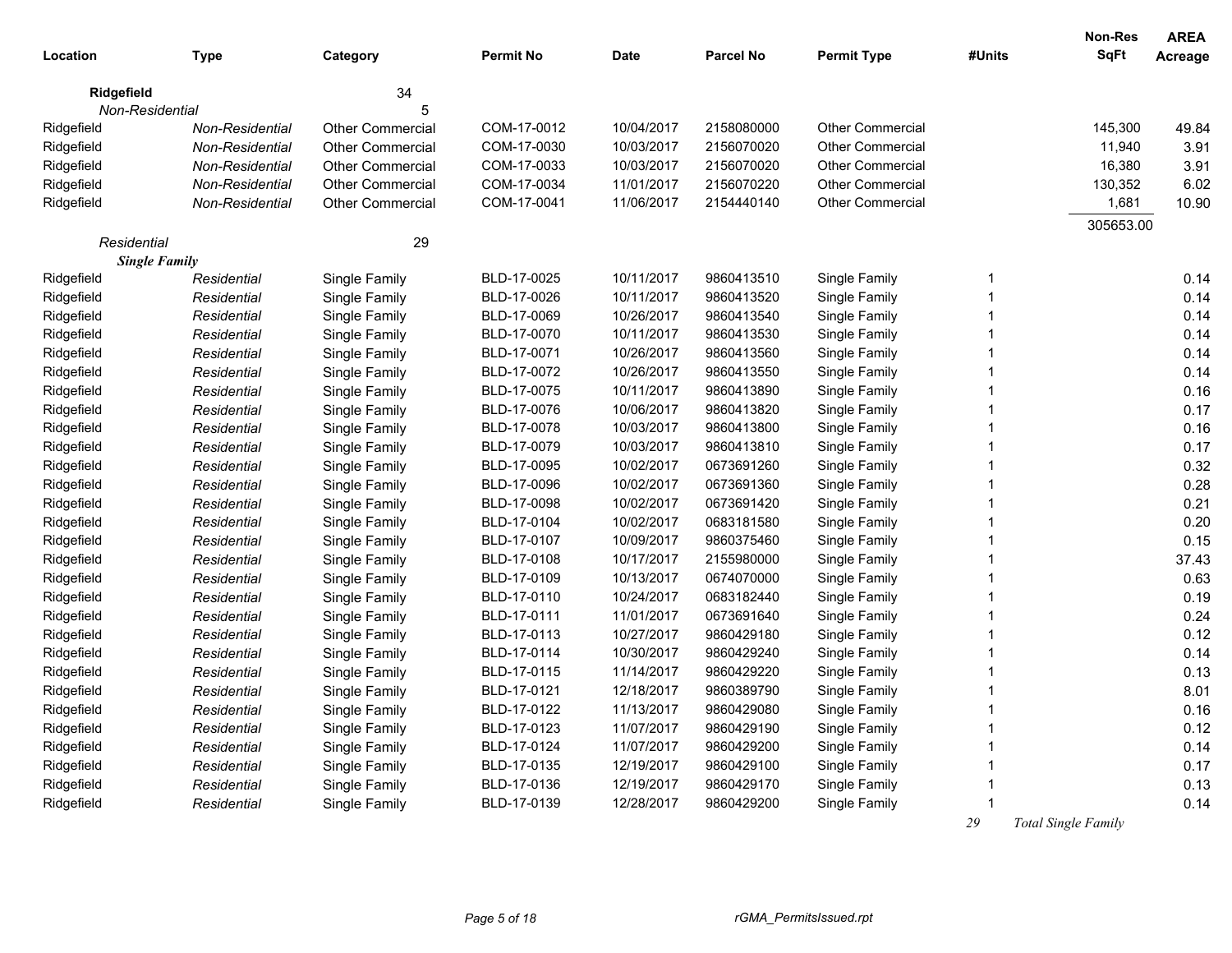| Location | Type | Category | <b>Permit No</b> | Date | <b>Parcel No</b>     | <b>Permit Type</b> | #Units | <b>Non-Res</b><br><b>SqFt</b> | <b>AREA</b><br>Acreage |
|----------|------|----------|------------------|------|----------------------|--------------------|--------|-------------------------------|------------------------|
|          |      |          |                  |      | Ridgefield Sub Total |                    | 29     | 305,653                       |                        |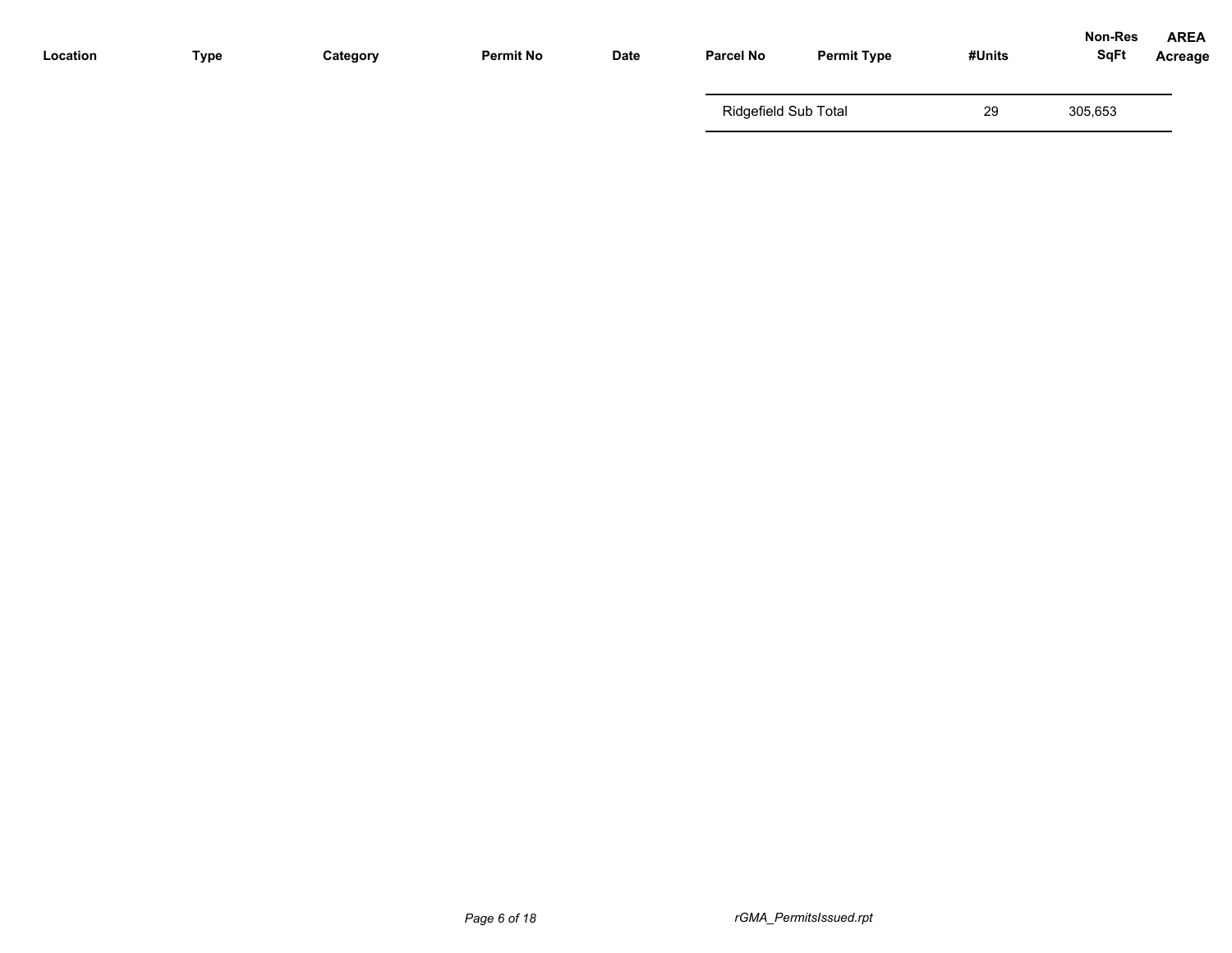|                     |                      |                         |                  |             |                  |                         |        | Non-Res            | <b>AREA</b> |
|---------------------|----------------------|-------------------------|------------------|-------------|------------------|-------------------------|--------|--------------------|-------------|
| Location            | <b>Type</b>          | Category                | <b>Permit No</b> | <b>Date</b> | <b>Parcel No</b> | <b>Permit Type</b>      | #Units | <b>SqFt</b>        | Acreage     |
| <b>Vancouver</b>    |                      | 68                      |                  |             |                  |                         |        |                    |             |
| Non-Residential     |                      |                         |                  |             |                  |                         |        |                    |             |
| Vancouver           | Non-Residential      | <b>Other Commercial</b> | CMI-216208       | 12/22/2017  | 0302420450       | <b>Other Commercial</b> |        | 7,500              | 11.61       |
| Vancouver           | Non-Residential      | <b>Other Commercial</b> | CMI-218806       | 10/06/2017  | 1149320000       | <b>Other Commercial</b> |        | 7,381              | 4.57        |
| Vancouver           | Non-Residential      | <b>Other Commercial</b> | CMI-222622       | 10/20/2017  | 1775020000       | <b>Other Commercial</b> |        | 25,124             | 1.25        |
| Vancouver           | Non-Residential      | <b>Other Commercial</b> | CMI-224031       | 11/13/2017  | 1151000000       | <b>Other Commercial</b> |        | 76,995             | 2.01        |
|                     |                      |                         |                  |             |                  |                         |        | 117000.00          |             |
| Residential         |                      | 64                      |                  |             |                  |                         |        |                    |             |
| <b>Multi-Family</b> |                      |                         |                  |             |                  |                         |        |                    |             |
| Vancouver           | Residential          | Duplex                  | RES-224124       | 10/10/2017  | 0307903230       | Duplex                  | -1     |                    | 0.16        |
| Vancouver           | Residential          | Multi-Family            | CMI-229247       | 11/17/2017  | 0294670770       | Multi-Family            | 24     |                    | 0.28        |
| Vancouver           | Residential          | Multi-Family            | CMI-229282       | 12/12/2017  | 0294670770       | Multi-Family            | 24     |                    | 0.28        |
| Vancouver           | Residential          | Multi-Family            | CMI-229283       | 12/06/2017  | 0294670770       | Multi-Family            | 24     |                    | 0.28        |
| Vancouver           | Residential          | Multi-Family            | CMI-229285       | 12/06/2017  | 0294670770       | Multi-Family            | 24     |                    | 0.28        |
| Vancouver           | Residential          | Multi-Family            | CMI-229286       | 12/04/2017  | 0294670770       | Multi-Family            | 24     |                    | 0.28        |
|                     |                      |                         |                  |             |                  |                         | 121    | Total Multi-Family |             |
|                     | <b>Single Family</b> |                         |                  |             |                  |                         |        |                    |             |
| Vancouver           | Residential          | Additions               | RES-228141       | 10/12/2017  | 9860414700       | Additions               |        |                    | 0.31        |
| Vancouver           | Residential          | Additions               | RES-228148       | 10/05/2017  | 9860414690       | Additions               |        |                    | 0.26        |
| Vancouver           | Residential          | Mobile Home             | RES-228249       | 12/08/2017  | 0289200000       | Mobile Home             |        |                    | 0.11        |
| Vancouver           | Residential          | Mobile Home             | RES-229280       | 10/06/2017  | 6043280000       | Mobile Home             |        |                    | 0.00        |
| Vancouver           | Residential          | Single Family           | 17-565           | 11/15/2017  | 0228500000       | Single Family           |        |                    | 0.11        |
| Vancouver           | Residential          | Single Family           | RES-216751       | 12/13/2017  | 1637630700       | Single Family           |        |                    | 0.05        |
| Vancouver           | Residential          | Single Family           | RES-216752       | 12/13/2017  | 1637630620       | Single Family           |        |                    | 0.08        |
| Vancouver           | Residential          | Single Family           | RES-216847       | 12/13/2017  | 1637630680       | Single Family           |        |                    | 0.05        |
| Vancouver           | Residential          | Single Family           | RES-220001       | 11/27/2017  | 1654970000       | Single Family           |        |                    | 0.79        |
| Vancouver           | Residential          | Single Family           | RES-222359       | 10/17/2017  | 1637480000       | Single Family           |        |                    | 1.00        |
| Vancouver           | Residential          | Single Family           | RES-223788       | 11/29/2017  | 9860422490       | Single Family           |        |                    | 0.07        |
| Vancouver           | Residential          | Single Family           | RES-223801       | 10/25/2017  | 9860422700       | Single Family           |        |                    | 0.07        |
| Vancouver           | Residential          | Single Family           | RES-223802       | 10/25/2017  | 9860422690       | Single Family           |        |                    | 0.07        |
| Vancouver           | Residential          | Single Family           | RES-223906       | 10/13/2017  | 9860422670       | Single Family           |        |                    | 0.07        |
| Vancouver           | Residential          | Single Family           | RES-223909       | 10/12/2017  | 9860422520       | Single Family           |        |                    | 0.07        |
| Vancouver           | Residential          | Single Family           | RES-223910       | 10/13/2017  | 9860422680       | Single Family           |        |                    | 0.07        |
| Vancouver           | Residential          | Single Family           | RES-223983       | 10/03/2017  | 9860422510       | Single Family           |        |                    | 0.07        |
| Vancouver           | Residential          | Single Family           | RES-224546       | 10/11/2017  | 1101766180       | Single Family           |        |                    | 0.28        |
| Vancouver           | Residential          | Single Family           | RES-224784       | 11/08/2017  | 9860422660       | Single Family           |        |                    | 0.07        |
| Vancouver           | Residential          | Single Family           | RES-224797       | 10/31/2017  | 9860422650       | Single Family           |        |                    | 0.07        |
| Vancouver           | Residential          | Single Family           | RES-224798       | 11/08/2017  | 9860422540       | Single Family           |        |                    | 0.07        |
| Vancouver           | Residential          | Single Family           | RES-224799       | 11/08/2017  | 9860422530       | Single Family           |        |                    | 0.07        |
| Vancouver           | Residential          | Single Family           | RES-225059       | 11/14/2017  | 9860422640       | Single Family           |        |                    | 0.07        |
| Vancouver           | Residential          | Single Family           | RES-225101       | 11/15/2017  | 9860422630       | Single Family           |        |                    | 0.07        |
| Vancouver           | Residential          | Single Family           | RES-225102       | 11/15/2017  | 9860422560       | Single Family           |        |                    | 0.07        |
| Vancouver           | Residential          | Single Family           | RES-225103       | 11/14/2017  | 9860422550       | Single Family           |        |                    | 0.07        |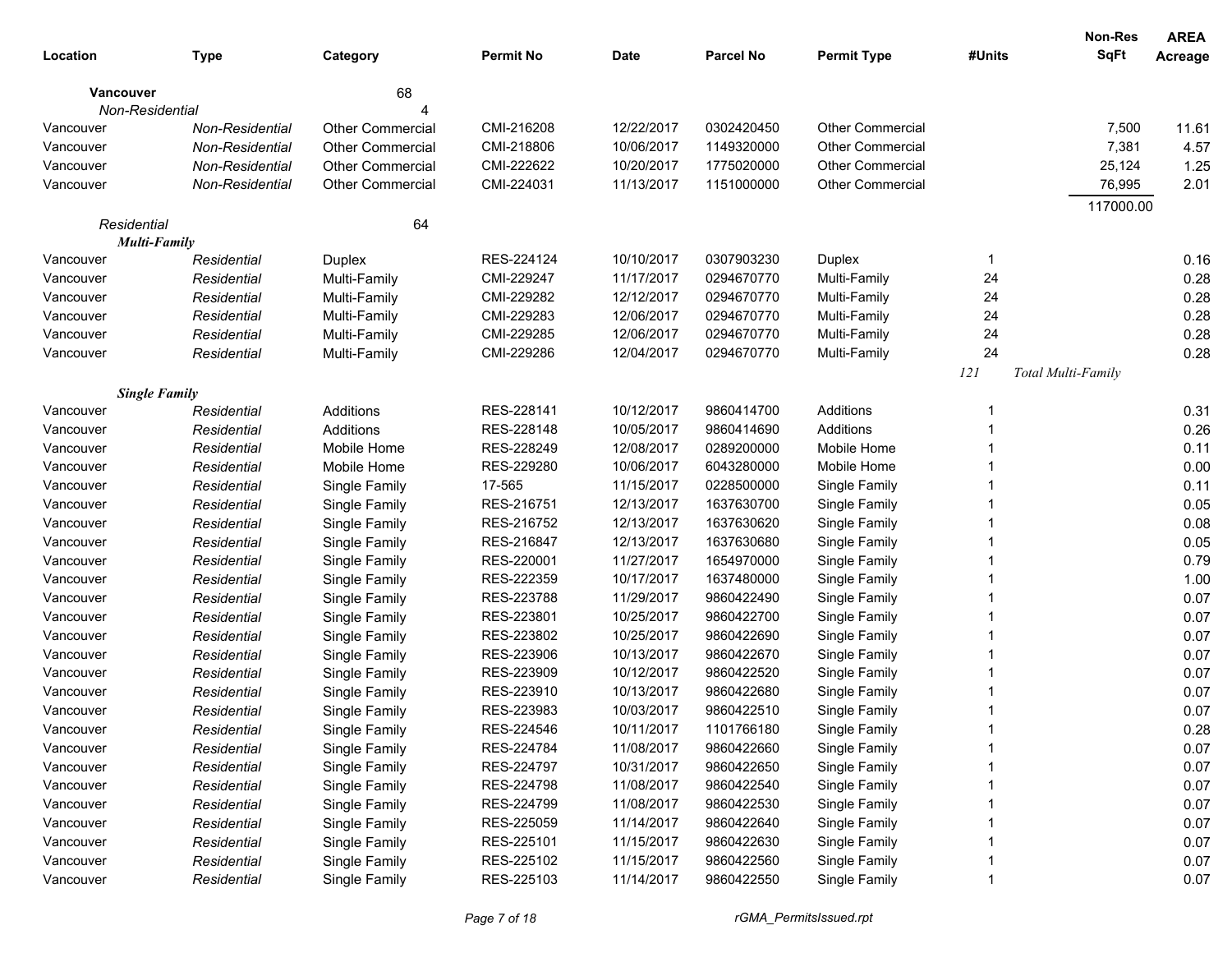|                                         |                 |                  |                  |             |                     |                         |        | Non-Res             | <b>AREA</b>    |
|-----------------------------------------|-----------------|------------------|------------------|-------------|---------------------|-------------------------|--------|---------------------|----------------|
| Location                                | <b>Type</b>     | Category         | <b>Permit No</b> | <b>Date</b> | <b>Parcel No</b>    | <b>Permit Type</b>      | #Units | <b>SqFt</b>         | <b>Acreage</b> |
| Vancouver                               |                 | 68               |                  |             |                     |                         |        |                     |                |
| Residential                             |                 | 64               |                  |             |                     |                         |        |                     |                |
| <b>Single Family</b>                    |                 |                  |                  |             |                     |                         |        |                     |                |
| Vancouver                               | Residential     | Single Family    | RES-225617       | 10/25/2017  | 1055251960          | Single Family           |        |                     | 0.19           |
| Vancouver                               | Residential     | Single Family    | RES-225924       | 12/05/2017  | 1132540000          | Single Family           |        |                     | 0.75           |
| Vancouver                               | Residential     | Single Family    | RES-226067       | 10/06/2017  | 9860365980          | Single Family           |        |                     | 0.11           |
| Vancouver                               | Residential     | Single Family    | RES-226068       | 10/04/2017  | 9860366340          | Single Family           |        |                     | 0.07           |
| Vancouver                               | Residential     | Single Family    | RES-226069       | 10/06/2017  | 9860365990          | Single Family           |        |                     | 0.10           |
| Vancouver                               | Residential     | Single Family    | RES-226070       | 11/17/2017  | 9860366250          | Single Family           |        |                     | 0.08           |
| Vancouver                               | Residential     | Single Family    | RES-226071       | 10/06/2017  | 9860366000          | Single Family           |        |                     | 0.11           |
| Vancouver                               | Residential     | Single Family    | RES-226072       | 11/13/2017  | 9860366350          | Single Family           |        |                     | 0.06           |
| Vancouver                               | Residential     | Single Family    | RES-226359       | 12/08/2017  | 9860422600          | Single Family           |        |                     | 0.08           |
| Vancouver                               | Residential     | Single Family    | RES-226360       | 12/08/2017  | 9860422610          | Single Family           |        |                     | 0.07           |
| Vancouver                               | Residential     | Single Family    | RES-226381       | 12/08/2017  | 9860422570          | Single Family           |        |                     | 0.07           |
| Vancouver                               | Residential     | Single Family    | RES-226421       | 12/08/2017  | 9860422620          | Single Family           |        |                     | 0.07           |
| Vancouver                               | Residential     | Single Family    | RES-226842       | 10/17/2017  | 1623670360          | Single Family           |        |                     | 0.12           |
| Vancouver                               | Residential     | Single Family    | RES-227084       | 11/15/2017  | 9860366190          | Single Family           |        |                     | 0.12           |
| Vancouver                               | Residential     | Single Family    | RES-227114       | 10/18/2017  | 1669750000          | Single Family           |        |                     | 0.22           |
| Vancouver                               | Residential     | Single Family    | RES-229148       | 12/05/2017  | 9860268080          | Single Family           |        |                     | 0.32           |
| Vancouver                               | Residential     | Single Family    | RES-229424       | 11/28/2017  | 9860353710          | Single Family           |        |                     | 0.10           |
| Vancouver                               | Residential     | Single Family    | RES-229612       | 11/29/2017  | 9860384290          | Single Family           |        |                     | 0.17           |
| Vancouver                               | Residential     | Single Family    | RES-229618       | 12/20/2017  | 0997761960          | Single Family           |        |                     | 0.11           |
| Vancouver                               | Residential     | Single Family    | RES-229689       | 11/02/2017  | 9860430990          | Single Family           |        |                     | 0.10           |
| Vancouver                               | Residential     | Single Family    | RES-229691       | 11/02/2017  | 9860430960          | Single Family           |        |                     | 0.10           |
| Vancouver                               | Residential     | Single Family    | RES-229693       | 11/02/2017  | 9860430950          | Single Family           |        |                     | 0.11           |
| Vancouver                               | Residential     | Single Family    | RES-229694       | 11/02/2017  | 9860431000          | Single Family           |        |                     | 0.11           |
| Vancouver                               | Residential     | Single Family    | RES-230777       | 12/29/2017  | 9860433090          | Single Family           |        |                     | 0.14           |
| Vancouver                               | Residential     | Single Family    | RES-230783       | 12/22/2017  | 9860432830          | Single Family           |        |                     | 0.16           |
| Vancouver                               | Residential     | Single Family    | RES-230897       | 12/12/2017  | 9860353750          | Single Family           |        |                     | 0.10           |
| Vancouver                               | Residential     | Single Family    | RES-230909       | 12/12/2017  | 9860353720          | Single Family           |        |                     | 0.17           |
| Vancouver                               | Residential     | Single Family    | RES-231138       | 12/12/2017  | 9860431010          | Single Family           |        |                     | 0.11           |
| Vancouver                               | Residential     | Single Family    | RES-231140       | 12/12/2017  | 9860431060          | Single Family           |        |                     | 0.11           |
| Vancouver                               | Residential     | Single Family    | RES-231144       | 12/12/2017  | 9860431050          | Single Family           |        |                     | 0.10           |
| Vancouver                               | Residential     | Single Family    | RES-231145       | 12/12/2017  | 9860431020          | Single Family           |        |                     | 0.10           |
| Vancouver                               | Residential     | Single Family    | RES-231198       | 12/29/2017  | 9860432840          | Single Family           |        |                     | 0.14           |
|                                         |                 |                  |                  |             |                     |                         | 58     | Total Single Family |                |
|                                         |                 |                  |                  |             | Vancouver Sub Total |                         | 179    | 117,000             |                |
| <b>Vancouver UGA</b><br>Non-Residential |                 | 222<br>7         |                  |             |                     |                         |        |                     |                |
| Vancouver UGA                           | Non-Residential | Other Commercial | CME-2017-00004   | 12/28/2017  | 1480550000          | <b>Other Commercial</b> |        | 1,800               | 0.39           |
| Vancouver UGA                           | Non-Residential | Other Commercial | CME-2017-00020   | 12/21/2017  | 9860285100          | <b>Other Commercial</b> |        | 1,647               | 1.92           |
|                                         |                 |                  | Page 8 of 18     |             |                     | rGMA_PermitsIssued.rpt  |        |                     |                |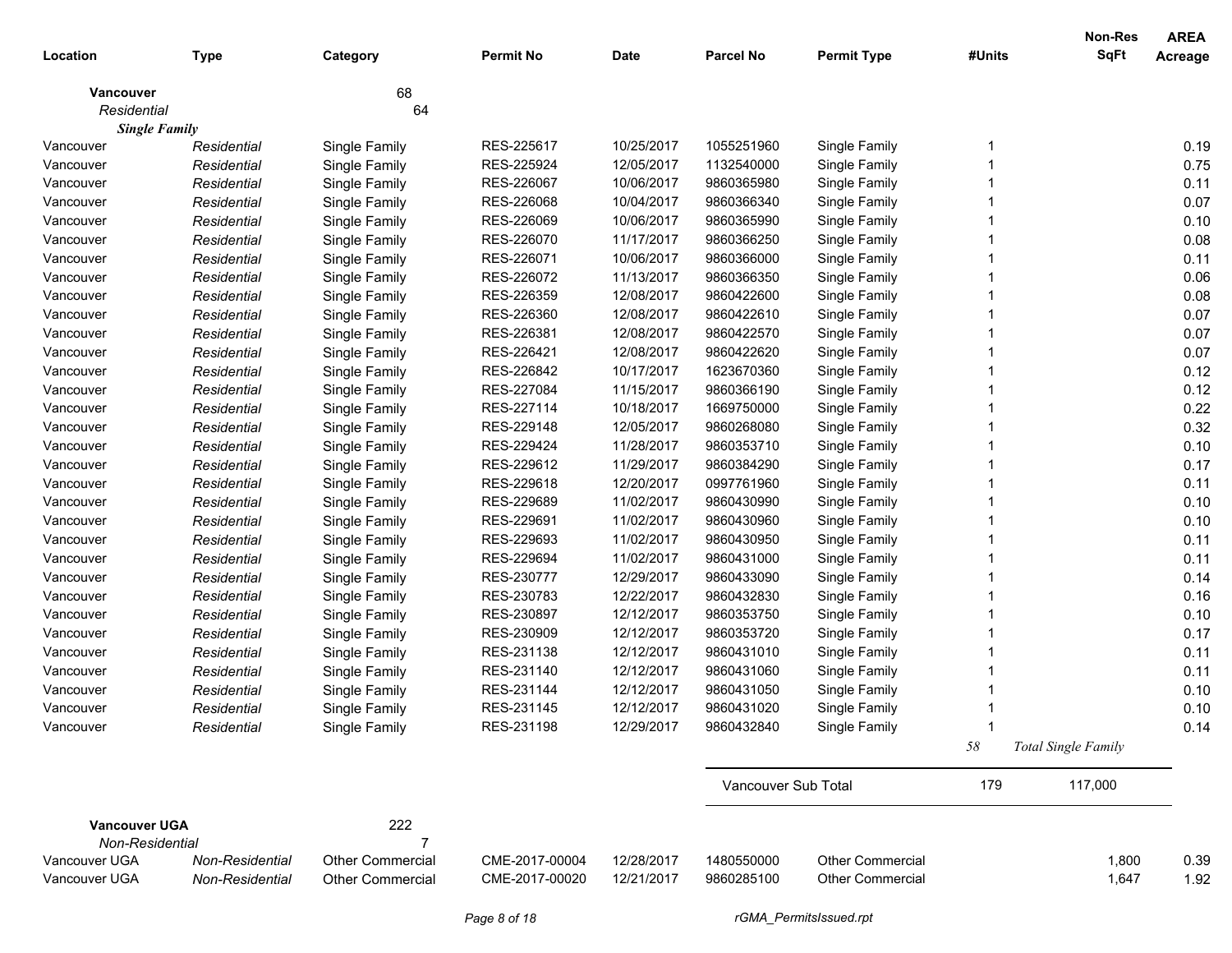|                                |                 |                         |                                  |             |                          |                         |                | <b>Non-Res</b>            | <b>AREA</b> |
|--------------------------------|-----------------|-------------------------|----------------------------------|-------------|--------------------------|-------------------------|----------------|---------------------------|-------------|
| Location                       | <b>Type</b>     | Category                | <b>Permit No</b>                 | <b>Date</b> | <b>Parcel No</b>         | <b>Permit Type</b>      | #Units         | <b>SqFt</b>               | Acreage     |
| <b>Vancouver UGA</b>           |                 | 222                     |                                  |             |                          |                         |                |                           |             |
| Non-Residential                |                 |                         |                                  |             |                          |                         |                |                           |             |
| Vancouver UGA                  | Non-Residential | <b>Other Commercial</b> | CME-2017-00024                   | 12/21/2017  | 9860285080               | <b>Other Commercial</b> |                | 1,640                     | 1.11        |
| Vancouver UGA                  | Non-Residential | <b>Other Commercial</b> | COM2017-00254                    | 10/31/2017  | 1480360000               | <b>Other Commercial</b> |                | 360                       | 4.84        |
| Vancouver UGA                  | Non-Residential | <b>Other Commercial</b> | COM2017-00354                    | 11/20/2017  | 1178000000               | <b>Other Commercial</b> |                | 214                       | 2.42        |
| Vancouver UGA                  | Non-Residential | <b>Other Commercial</b> | COM2017-00365                    | 11/21/2017  | 2002110000               | <b>Other Commercial</b> |                | 552                       | 6.00        |
| Vancouver UGA                  | Non-Residential | <b>Other Commercial</b> | COM2017-00377                    | 11/20/2017  | 1178000000               | <b>Other Commercial</b> |                | 196                       | 2.42        |
|                                |                 |                         |                                  |             |                          |                         |                | 6409.00                   |             |
| Residential                    |                 | 215                     |                                  |             |                          |                         |                |                           |             |
| <b>Multi-Family</b>            |                 |                         |                                  |             |                          |                         |                |                           |             |
| Vancouver UGA                  | Residential     | Multi-Family            | MFR2017-00001                    | 11/27/2017  | 0988260300               | Multi-Family            | 3              |                           | 0.30        |
|                                |                 |                         |                                  |             |                          |                         | $\mathfrak{Z}$ | <b>Total Multi-Family</b> |             |
| <b>Single Family</b>           |                 |                         | NHC-2017-00127                   |             |                          |                         |                |                           |             |
| Vancouver UGA<br>Vancouver UGA | Residential     | Single Family           |                                  | 10/24/2017  | 9860392020<br>9860392100 | Single Family           | 1              |                           | 0.12        |
| Vancouver UGA                  | Residential     | Single Family           | NHC-2017-00319<br>NHC-2017-00332 | 10/24/2017  |                          | Single Family           |                |                           | 0.12        |
|                                | Residential     | Single Family           |                                  | 10/12/2017  | 9860392120<br>9860376380 | Single Family           |                |                           | 0.16        |
| Vancouver UGA                  | Residential     | Single Family           | NHC-2017-00378                   | 10/31/2017  |                          | Single Family           |                |                           | 0.15        |
| Vancouver UGA                  | Residential     | Single Family           | NHC-2017-01859                   | 12/21/2017  | 9860376370               | Single Family           |                |                           | 0.14        |
| Vancouver UGA                  | Residential     | Single Family           | NHC-2017-01873                   | 11/02/2017  | 9860399640               | Single Family           |                |                           | 0.07        |
| Vancouver UGA                  | Residential     | Single Family           | NHC-2017-02037                   | 10/05/2017  | 1559830000               | Single Family           |                |                           | 1.05        |
| Vancouver UGA                  | Residential     | Single Family           | NHC-2017-02104                   | 12/21/2017  | 9860418460               | Single Family           |                |                           | 0.06        |
| Vancouver UGA                  | Residential     | Single Family           | NHC-2017-02332                   | 11/09/2017  | 9860416140               | Single Family           |                |                           | 0.08        |
| Vancouver UGA                  | Residential     | Single Family           | NHC-2017-02523                   | 12/15/2017  | 9860383480               | Single Family           |                |                           | 0.05        |
| Vancouver UGA                  | Residential     | Single Family           | NHC-2017-02524                   | 12/15/2017  | 9860383490               | Single Family           |                |                           | 0.07        |
| Vancouver UGA                  | Residential     | Single Family           | NHC-2017-02525                   | 10/06/2017  | 9860416950               | Single Family           |                |                           | 0.04        |
| Vancouver UGA                  | Residential     | Single Family           | NHC-2017-02526                   | 10/06/2017  | 9860416960               | Single Family           |                |                           | 0.04        |
| Vancouver UGA                  | Residential     | Single Family           | NHC-2017-02528                   | 10/06/2017  | 9860416970               | Single Family           |                |                           | 0.04        |
| Vancouver UGA                  | Residential     | Single Family           | NHC-2017-02530                   | 10/06/2017  | 9860416980               | Single Family           |                |                           | 0.04        |
| Vancouver UGA                  | Residential     | Single Family           | NHC-2017-02531                   | 10/06/2017  | 9860416990               | Single Family           |                |                           | 0.04        |
| Vancouver UGA                  | Residential     | Single Family           | NHC-2017-02854                   | 10/27/2017  | 9860376470               | Single Family           |                |                           | 0.20        |
| Vancouver UGA                  | Residential     | Single Family           | NHC-2017-03017                   | 12/07/2017  | 9860406140               | Single Family           |                |                           | 0.15        |
| Vancouver UGA                  | Residential     | Single Family           | NHC-2017-03027                   | 10/04/2017  | 9860381760               | Single Family           |                |                           | 0.25        |
| Vancouver UGA                  | Residential     | Single Family           | NHC-2017-03044                   | 10/12/2017  | 1467980000               | Single Family           |                |                           | 1.11        |
| Vancouver UGA                  | Residential     | Single Family           | NHC-2017-03102                   | 11/14/2017  | 9860425210               | Single Family           |                |                           | 0.10        |
| Vancouver UGA                  | Residential     | Single Family           | NHC-2017-03138                   | 10/26/2017  | 9860401230               | Single Family           |                |                           | 0.10        |
| Vancouver UGA                  | Residential     | Single Family           | NHC-2017-03142                   | 10/09/2017  | 9860377470               | Single Family           |                |                           | 0.07        |
| Vancouver UGA                  | Residential     | Single Family           | NHC-2017-03200                   | 12/07/2017  | 9860417430               | Single Family           |                |                           | 0.24        |
| Vancouver UGA                  | Residential     | Single Family           | NHC-2017-03264                   | 10/10/2017  | 1889440080               | Single Family           |                |                           | 0.12        |
| Vancouver UGA                  | Residential     | Single Family           | NHC-2017-03424                   | 11/09/2017  | 9860377590               | Single Family           |                |                           | 0.07        |
| Vancouver UGA                  | Residential     | Single Family           | NHC-2017-03462                   | 11/21/2017  | 9860376420               | Single Family           |                |                           | 0.12        |
| Vancouver UGA                  | Residential     | Single Family           | NHC-2017-03465                   | 12/21/2017  | 9860376360               | Single Family           |                |                           | 0.18        |
| Vancouver UGA                  | Residential     | Single Family           | NHC-2017-03486                   | 10/06/2017  | 9860417000               | Single Family           |                |                           | 0.04        |
| Vancouver UGA                  | Residential     | Single Family           | NHC-2017-03491                   | 10/06/2017  | 9860417010               | Single Family           |                |                           | 0.04        |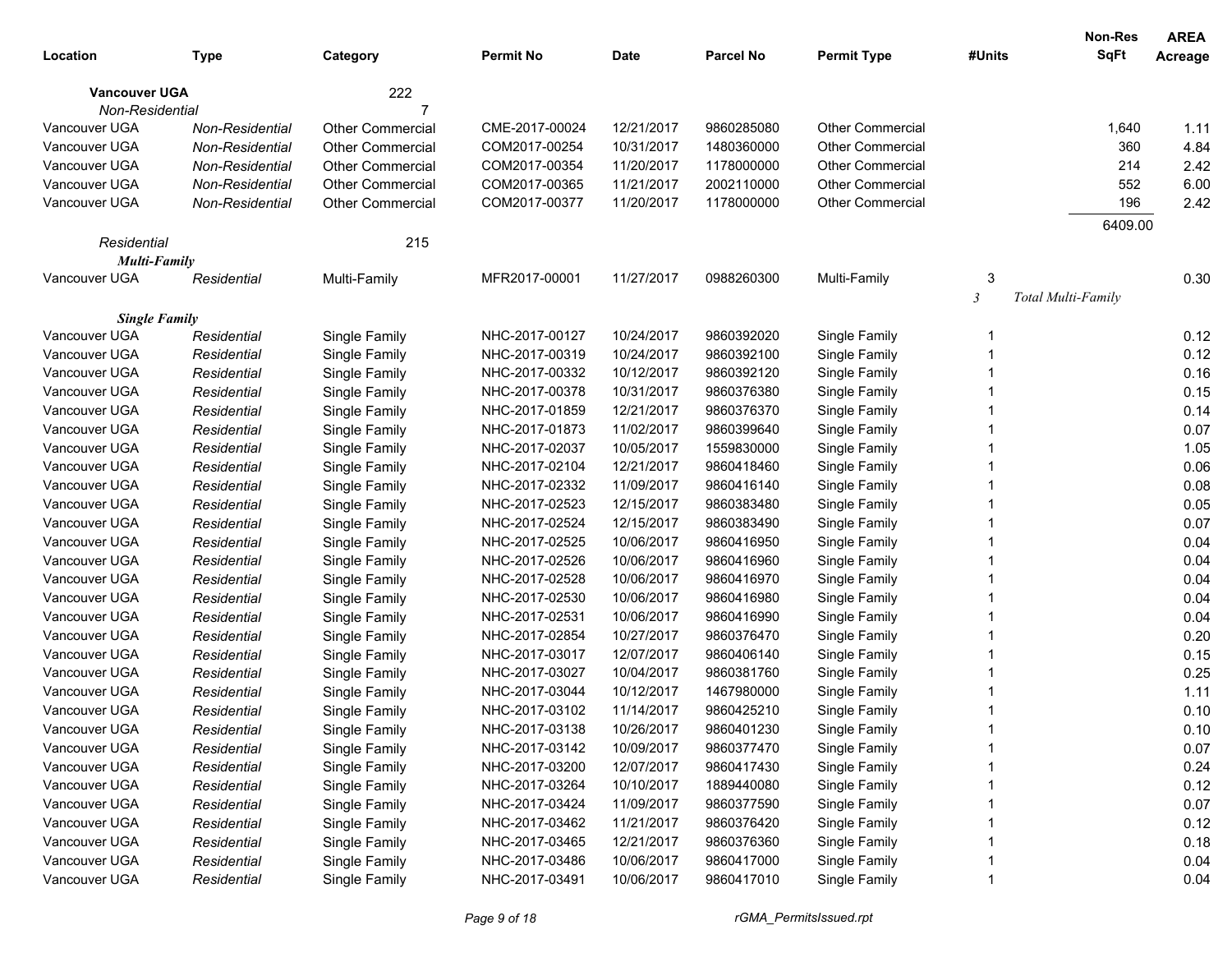|                      |             |               |                  |            |                  |                    |        | <b>Non-Res</b> | <b>AREA</b> |
|----------------------|-------------|---------------|------------------|------------|------------------|--------------------|--------|----------------|-------------|
| Location             | Type        | Category      | <b>Permit No</b> | Date       | <b>Parcel No</b> | <b>Permit Type</b> | #Units | <b>SqFt</b>    | Acreage     |
| <b>Vancouver UGA</b> |             | 222           |                  |            |                  |                    |        |                |             |
| Residential          |             | 215           |                  |            |                  |                    |        |                |             |
| <b>Single Family</b> |             |               |                  |            |                  |                    |        |                |             |
| Vancouver UGA        | Residential | Single Family | NHC-2017-03493   | 10/06/2017 | 9860417020       | Single Family      |        |                | 0.06        |
| Vancouver UGA        | Residential | Single Family | NHC-2017-03641   | 11/09/2017 | 9860382780       | Single Family      |        |                | 0.08        |
| Vancouver UGA        | Residential | Single Family | NHC-2017-03643   | 11/09/2017 | 9860382790       | Single Family      |        |                | 0.04        |
| Vancouver UGA        | Residential | Single Family | NHC-2017-03650   | 11/09/2017 | 9860382800       | Single Family      |        |                | 0.04        |
| Vancouver UGA        | Residential | Single Family | NHC-2017-03651   | 11/09/2017 | 9860382810       | Single Family      |        |                | 0.06        |
| Vancouver UGA        | Residential | Single Family | NHC-2017-03660   | 10/24/2017 | 9860376410       | Single Family      |        |                | 0.13        |
| Vancouver UGA        | Residential | Single Family | NHC-2017-03771   | 10/11/2017 | 9860428750       | Single Family      |        |                | 0.18        |
| Vancouver UGA        | Residential | Single Family | NHC-2017-03782   | 10/11/2017 | 9860428780       | Single Family      |        |                | 0.17        |
| Vancouver UGA        | Residential | Single Family | NHC-2017-03799   | 10/11/2017 | 9860428790       | Single Family      |        |                | 0.17        |
| Vancouver UGA        | Residential | Single Family | NHC-2017-03827   | 11/30/2017 | 9860357770       | Single Family      |        |                | 0.12        |
| Vancouver UGA        | Residential | Single Family | NHC-2017-03828   | 10/03/2017 | 9860400230       | Single Family      |        |                | 0.11        |
| Vancouver UGA        | Residential | Single Family | NHC-2017-03855   | 12/21/2017 | 9860408620       | Single Family      |        |                | 0.16        |
| Vancouver UGA        | Residential | Single Family | NHC-2017-03866   | 10/12/2017 | 9860409140       | Single Family      |        |                | 0.18        |
| Vancouver UGA        | Residential | Single Family | NHC-2017-03874   | 10/16/2017 | 0977760000       | Single Family      |        |                | 0.11        |
| Vancouver UGA        | Residential | Single Family | NHC-2017-03875   | 10/06/2017 | 9860403680       | Single Family      |        |                | 0.11        |
| Vancouver UGA        | Residential | Single Family | NHC-2017-03938   | 10/02/2017 | 1450920000       | Single Family      |        |                | 0.18        |
| Vancouver UGA        | Residential | Single Family | NHC-2017-03947   | 12/21/2017 | 1497890000       | Single Family      |        |                | 0.50        |
| Vancouver UGA        | Residential | Single Family | NHC-2017-03963   | 10/23/2017 | 9860406370       | Single Family      |        |                | 0.24        |
| Vancouver UGA        | Residential | Single Family | NHC-2017-04068   | 10/11/2017 | 9860408030       | Single Family      |        |                | 0.14        |
| Vancouver UGA        | Residential | Single Family | NHC-2017-04112   | 11/03/2017 | 9860419460       | Single Family      |        |                | 0.17        |
| Vancouver UGA        | Residential | Single Family | NHC-2017-04145   | 10/12/2017 | 9860378050       | Single Family      |        |                | 0.07        |
| Vancouver UGA        | Residential | Single Family | NHC-2017-04146   | 11/14/2017 | 9860311570       | Single Family      |        |                | 0.17        |
| Vancouver UGA        | Residential | Single Family | NHC-2017-04147   | 10/19/2017 | 9860378060       | Single Family      |        |                | 0.07        |
| Vancouver UGA        | Residential | Single Family | NHC-2017-04148   | 10/06/2017 | 9860383150       | Single Family      |        |                | 0.06        |
| Vancouver UGA        | Residential | Single Family | NHC-2017-04149   | 10/06/2017 | 9860383160       | Single Family      |        |                | 0.04        |
| Vancouver UGA        | Residential | Single Family | NHC-2017-04151   | 10/06/2017 | 9860383170       | Single Family      |        |                | 0.04        |
| Vancouver UGA        | Residential | Single Family | NHC-2017-04153   | 10/06/2017 | 9860383180       | Single Family      |        |                | 0.06        |
| Vancouver UGA        | Residential | Single Family | NHC-2017-04160   | 10/19/2017 | 9860378140       | Single Family      |        |                | 0.07        |
| Vancouver UGA        | Residential | Single Family | NHC-2017-04164   | 10/03/2017 | 9860418800       | Single Family      |        |                | 0.12        |
| Vancouver UGA        | Residential | Single Family | NHC-2017-04196   | 11/06/2017 | 9860416590       | Single Family      |        |                | 0.09        |
| Vancouver UGA        | Residential | Single Family | NHC-2017-04227   | 11/28/2017 | 1082450000       | Single Family      |        |                | 1.67        |
| Vancouver UGA        | Residential | Single Family | NHC-2017-04238   | 10/11/2017 | 9860392640       | Single Family      |        |                | 0.14        |
| Vancouver UGA        | Residential | Single Family | NHC-2017-04251   | 10/24/2017 | 9860418840       | Single Family      |        |                | 0.11        |
| Vancouver UGA        | Residential | Single Family | NHC-2017-04255   | 10/26/2017 | 9860418810       | Single Family      |        |                | 0.12        |
| Vancouver UGA        | Residential | Single Family | NHC-2017-04280   | 11/09/2017 | 9860408110       | Single Family      |        |                | 0.15        |
| Vancouver UGA        | Residential | Single Family | NHC-2017-04290   | 10/06/2017 | 9860383190       | Single Family      |        |                | 0.06        |
| Vancouver UGA        | Residential | Single Family | NHC-2017-04291   | 10/06/2017 | 9860383200       | Single Family      |        |                | 0.04        |
| Vancouver UGA        | Residential | Single Family | NHC-2017-04292   | 10/06/2017 | 9860383210       | Single Family      |        |                | 0.07        |
| Vancouver UGA        | Residential | Single Family | NHC-2017-04385   | 11/02/2017 | 9860399650       | Single Family      |        |                | 0.08        |
| Vancouver UGA        | Residential | Single Family | NHC-2017-04387   | 11/09/2017 | 9860409120       | Single Family      |        |                | 0.18        |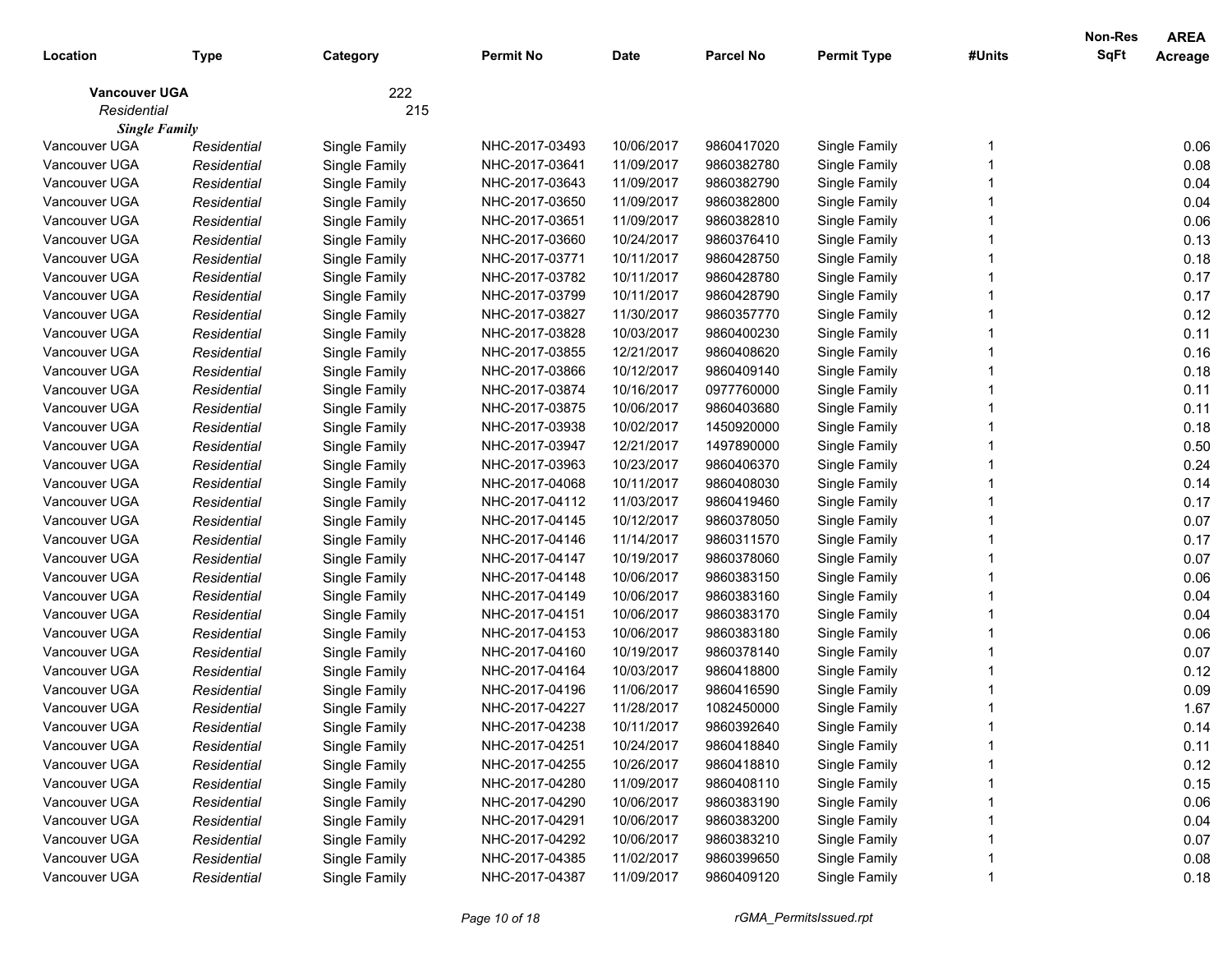| 222<br><b>Vancouver UGA</b><br>Residential<br>215<br><b>Single Family</b><br>Vancouver UGA<br>10/05/2017<br>9860409070<br>0.14<br>Single Family<br>NHC-2017-04421<br>Single Family<br>Residential<br>10/05/2017<br>0.14<br>Vancouver UGA<br>Residential<br>Single Family<br>NHC-2017-04422<br>9860409050<br>Single Family<br>Vancouver UGA<br>NHC-2017-04423<br>10/03/2017<br>9860393770<br>Single Family<br>0.07<br>Residential<br>Single Family<br>0.07<br>Vancouver UGA<br>NHC-2017-04444<br>Residential<br>Single Family<br>10/03/2017<br>9860393780<br>Single Family<br>0.07<br>Vancouver UGA<br>NHC-2017-04448<br>Residential<br>Single Family<br>10/03/2017<br>9860393790<br>Single Family<br>0.16<br>Vancouver UGA<br>Residential<br>Single Family<br>NHC-2017-04496<br>10/19/2017<br>9860408820<br>Single Family<br>0.17<br>Vancouver UGA<br>Residential<br>Single Family<br>NHC-2017-04497<br>10/19/2017<br>9860406560<br>Single Family<br>0.19<br>Vancouver UGA<br>10/27/2017<br>Residential<br>Single Family<br>NHC-2017-04516<br>9860412950<br>Single Family<br>0.07<br>Vancouver UGA<br>NHC-2017-04523<br>Residential<br>Single Family<br>10/03/2017<br>9860393800<br>Single Family<br>Vancouver UGA<br>NHC-2017-04524<br>0.07<br>11/14/2017<br>9860393850<br>Single Family<br>Residential<br>Single Family<br>NHC-2017-04530<br>0.70<br>Vancouver UGA<br>12/13/2017<br>1882530000<br>Single Family<br>Residential<br>Single Family<br>0.13<br>Vancouver UGA<br>NHC-2017-04535<br>Residential<br>Single Family<br>10/11/2017<br>9860408360<br>Single Family<br>0.13<br>Vancouver UGA<br>NHC-2017-04536<br>Residential<br>Single Family<br>11/02/2017<br>9860408380<br>Single Family<br>0.39<br>Vancouver UGA<br>Residential<br>Single Family<br>NHC-2017-04561<br>11/03/2017<br>9860421210<br>Single Family<br>0.17<br>Vancouver UGA<br>Residential<br>Single Family<br>NHC-2017-04568<br>10/31/2017<br>9860376480<br>Single Family<br>0.19<br>Vancouver UGA<br>Residential<br>Single Family<br>NHC-2017-04598<br>11/28/2017<br>9860406510<br>Single Family<br>0.06<br>Vancouver UGA<br>Residential<br>Single Family<br>NHC-2017-04621<br>11/14/2017<br>9860393830<br>Single Family<br>0.06<br>Vancouver UGA<br>NHC-2017-04622<br>11/14/2017<br>9860393840<br>Single Family<br>Residential<br>Single Family<br>0.27<br>Vancouver UGA<br>NHC-2017-04658<br>11/21/2017<br>Residential<br>Single Family<br>9860354310<br>Single Family<br>0.18<br>Vancouver UGA<br>NHC-2017-04661<br>Residential<br>Single Family<br>11/14/2017<br>9860409180<br>Single Family<br>0.19<br>Vancouver UGA<br>NHC-2017-04664<br>Residential<br>Single Family<br>10/23/2017<br>9860409410<br>Single Family<br>0.36<br>Vancouver UGA<br>NHC-2017-04672<br>11/13/2017<br>Residential<br>Single Family<br>9860421260<br>Single Family<br>0.11<br>Vancouver UGA<br>NHC-2017-04692<br>11/14/2017<br>Residential<br>Single Family<br>9860400090<br>Single Family<br>0.10<br>Vancouver UGA<br>NHC-2017-04696<br>11/07/2017<br>Residential<br>Single Family<br>9860401640<br>Single Family<br>Vancouver UGA<br>NHC-2017-04698<br>10/12/2017<br>0.16<br>9860417580<br>Single Family<br>Residential<br>Single Family<br>10/12/2017<br>Vancouver UGA<br>NHC-2017-04699<br>9860401770<br>Single Family<br>0.11<br>Residential<br>Single Family<br>Vancouver UGA<br>NHC-2017-04707<br>10/16/2017<br>0.07<br>Residential<br>Single Family<br>9860378170<br>Single Family<br>Vancouver UGA<br>NHC-2017-04708<br>10/06/2017<br>0.17<br>Residential<br>Single Family<br>9860406710<br>Single Family<br>NHC-2017-04709<br>10/23/2017<br>0.06<br>Vancouver UGA<br>Residential<br>Single Family<br>9860378150<br>Single Family<br>NHC-2017-04710<br>10/05/2017<br>0.15<br>Vancouver UGA<br>Residential<br>Single Family<br>9860408070<br>Single Family<br>0.21<br>Vancouver UGA<br>Single Family<br>NHC-2017-04720<br>10/06/2017<br>9860413080<br>Single Family<br>Residential<br>Vancouver UGA<br>NHC-2017-04721<br>10/23/2017<br>Single Family<br>Residential<br>9860377750<br>0.07<br>Single Family<br>10/09/2017<br>9860378180<br>Single Family<br>Vancouver UGA<br>NHC-2017-04722<br>0.07<br>Residential<br>Single Family<br>0.11<br>Vancouver UGA<br>Single Family<br>NHC-2017-04740<br>10/03/2017<br>9860419040<br>Single Family<br>Residential<br>0.13<br>Vancouver UGA<br>Single Family<br>NHC-2017-04756<br>11/13/2017<br>Single Family<br>Residential<br>9860399890<br>Vancouver UGA<br>Single Family<br>NHC-2017-04761<br>10/05/2017<br>Single Family<br>0.17<br>Residential<br>9860403320<br>Vancouver UGA<br>Single Family<br>10/23/2017<br>Single Family<br>0.24<br>Residential<br>NHC-2017-04765<br>9860413150<br>0.25<br>Vancouver UGA<br>Single Family<br>10/06/2017<br>Single Family<br>Residential<br>NHC-2017-04777<br>9860421140<br>0.36<br>Vancouver UGA<br>Single Family<br>NHC-2017-04778<br>10/27/2017<br>Single Family<br>Residential<br>9860421490 | Location      | <b>Type</b> | Category      | <b>Permit No</b> | <b>Date</b> | <b>Parcel No</b> | <b>Permit Type</b> | #Units | Non-Res<br>SqFt | <b>AREA</b><br>Acreage |
|---------------------------------------------------------------------------------------------------------------------------------------------------------------------------------------------------------------------------------------------------------------------------------------------------------------------------------------------------------------------------------------------------------------------------------------------------------------------------------------------------------------------------------------------------------------------------------------------------------------------------------------------------------------------------------------------------------------------------------------------------------------------------------------------------------------------------------------------------------------------------------------------------------------------------------------------------------------------------------------------------------------------------------------------------------------------------------------------------------------------------------------------------------------------------------------------------------------------------------------------------------------------------------------------------------------------------------------------------------------------------------------------------------------------------------------------------------------------------------------------------------------------------------------------------------------------------------------------------------------------------------------------------------------------------------------------------------------------------------------------------------------------------------------------------------------------------------------------------------------------------------------------------------------------------------------------------------------------------------------------------------------------------------------------------------------------------------------------------------------------------------------------------------------------------------------------------------------------------------------------------------------------------------------------------------------------------------------------------------------------------------------------------------------------------------------------------------------------------------------------------------------------------------------------------------------------------------------------------------------------------------------------------------------------------------------------------------------------------------------------------------------------------------------------------------------------------------------------------------------------------------------------------------------------------------------------------------------------------------------------------------------------------------------------------------------------------------------------------------------------------------------------------------------------------------------------------------------------------------------------------------------------------------------------------------------------------------------------------------------------------------------------------------------------------------------------------------------------------------------------------------------------------------------------------------------------------------------------------------------------------------------------------------------------------------------------------------------------------------------------------------------------------------------------------------------------------------------------------------------------------------------------------------------------------------------------------------------------------------------------------------------------------------------------------------------------------------------------------------------------------------------------------------------------------------------------------------------------------------------------------------------------------------------------------------------------------------------------------------------------------------------------------------------------------------------------------------------------------------------------------------------------------------------------------------------------------------------------------------------------------------------------------------------------------------------------------------------------------------------------------------------------------------------------------------------------------------------------------------------------------------------------------------------------------------------------------|---------------|-------------|---------------|------------------|-------------|------------------|--------------------|--------|-----------------|------------------------|
|                                                                                                                                                                                                                                                                                                                                                                                                                                                                                                                                                                                                                                                                                                                                                                                                                                                                                                                                                                                                                                                                                                                                                                                                                                                                                                                                                                                                                                                                                                                                                                                                                                                                                                                                                                                                                                                                                                                                                                                                                                                                                                                                                                                                                                                                                                                                                                                                                                                                                                                                                                                                                                                                                                                                                                                                                                                                                                                                                                                                                                                                                                                                                                                                                                                                                                                                                                                                                                                                                                                                                                                                                                                                                                                                                                                                                                                                                                                                                                                                                                                                                                                                                                                                                                                                                                                                                                                                                                                                                                                                                                                                                                                                                                                                                                                                                                                                                                                                                   |               |             |               |                  |             |                  |                    |        |                 |                        |
|                                                                                                                                                                                                                                                                                                                                                                                                                                                                                                                                                                                                                                                                                                                                                                                                                                                                                                                                                                                                                                                                                                                                                                                                                                                                                                                                                                                                                                                                                                                                                                                                                                                                                                                                                                                                                                                                                                                                                                                                                                                                                                                                                                                                                                                                                                                                                                                                                                                                                                                                                                                                                                                                                                                                                                                                                                                                                                                                                                                                                                                                                                                                                                                                                                                                                                                                                                                                                                                                                                                                                                                                                                                                                                                                                                                                                                                                                                                                                                                                                                                                                                                                                                                                                                                                                                                                                                                                                                                                                                                                                                                                                                                                                                                                                                                                                                                                                                                                                   |               |             |               |                  |             |                  |                    |        |                 |                        |
|                                                                                                                                                                                                                                                                                                                                                                                                                                                                                                                                                                                                                                                                                                                                                                                                                                                                                                                                                                                                                                                                                                                                                                                                                                                                                                                                                                                                                                                                                                                                                                                                                                                                                                                                                                                                                                                                                                                                                                                                                                                                                                                                                                                                                                                                                                                                                                                                                                                                                                                                                                                                                                                                                                                                                                                                                                                                                                                                                                                                                                                                                                                                                                                                                                                                                                                                                                                                                                                                                                                                                                                                                                                                                                                                                                                                                                                                                                                                                                                                                                                                                                                                                                                                                                                                                                                                                                                                                                                                                                                                                                                                                                                                                                                                                                                                                                                                                                                                                   |               |             |               |                  |             |                  |                    |        |                 |                        |
|                                                                                                                                                                                                                                                                                                                                                                                                                                                                                                                                                                                                                                                                                                                                                                                                                                                                                                                                                                                                                                                                                                                                                                                                                                                                                                                                                                                                                                                                                                                                                                                                                                                                                                                                                                                                                                                                                                                                                                                                                                                                                                                                                                                                                                                                                                                                                                                                                                                                                                                                                                                                                                                                                                                                                                                                                                                                                                                                                                                                                                                                                                                                                                                                                                                                                                                                                                                                                                                                                                                                                                                                                                                                                                                                                                                                                                                                                                                                                                                                                                                                                                                                                                                                                                                                                                                                                                                                                                                                                                                                                                                                                                                                                                                                                                                                                                                                                                                                                   |               |             |               |                  |             |                  |                    |        |                 |                        |
|                                                                                                                                                                                                                                                                                                                                                                                                                                                                                                                                                                                                                                                                                                                                                                                                                                                                                                                                                                                                                                                                                                                                                                                                                                                                                                                                                                                                                                                                                                                                                                                                                                                                                                                                                                                                                                                                                                                                                                                                                                                                                                                                                                                                                                                                                                                                                                                                                                                                                                                                                                                                                                                                                                                                                                                                                                                                                                                                                                                                                                                                                                                                                                                                                                                                                                                                                                                                                                                                                                                                                                                                                                                                                                                                                                                                                                                                                                                                                                                                                                                                                                                                                                                                                                                                                                                                                                                                                                                                                                                                                                                                                                                                                                                                                                                                                                                                                                                                                   |               |             |               |                  |             |                  |                    |        |                 |                        |
|                                                                                                                                                                                                                                                                                                                                                                                                                                                                                                                                                                                                                                                                                                                                                                                                                                                                                                                                                                                                                                                                                                                                                                                                                                                                                                                                                                                                                                                                                                                                                                                                                                                                                                                                                                                                                                                                                                                                                                                                                                                                                                                                                                                                                                                                                                                                                                                                                                                                                                                                                                                                                                                                                                                                                                                                                                                                                                                                                                                                                                                                                                                                                                                                                                                                                                                                                                                                                                                                                                                                                                                                                                                                                                                                                                                                                                                                                                                                                                                                                                                                                                                                                                                                                                                                                                                                                                                                                                                                                                                                                                                                                                                                                                                                                                                                                                                                                                                                                   |               |             |               |                  |             |                  |                    |        |                 |                        |
|                                                                                                                                                                                                                                                                                                                                                                                                                                                                                                                                                                                                                                                                                                                                                                                                                                                                                                                                                                                                                                                                                                                                                                                                                                                                                                                                                                                                                                                                                                                                                                                                                                                                                                                                                                                                                                                                                                                                                                                                                                                                                                                                                                                                                                                                                                                                                                                                                                                                                                                                                                                                                                                                                                                                                                                                                                                                                                                                                                                                                                                                                                                                                                                                                                                                                                                                                                                                                                                                                                                                                                                                                                                                                                                                                                                                                                                                                                                                                                                                                                                                                                                                                                                                                                                                                                                                                                                                                                                                                                                                                                                                                                                                                                                                                                                                                                                                                                                                                   |               |             |               |                  |             |                  |                    |        |                 |                        |
|                                                                                                                                                                                                                                                                                                                                                                                                                                                                                                                                                                                                                                                                                                                                                                                                                                                                                                                                                                                                                                                                                                                                                                                                                                                                                                                                                                                                                                                                                                                                                                                                                                                                                                                                                                                                                                                                                                                                                                                                                                                                                                                                                                                                                                                                                                                                                                                                                                                                                                                                                                                                                                                                                                                                                                                                                                                                                                                                                                                                                                                                                                                                                                                                                                                                                                                                                                                                                                                                                                                                                                                                                                                                                                                                                                                                                                                                                                                                                                                                                                                                                                                                                                                                                                                                                                                                                                                                                                                                                                                                                                                                                                                                                                                                                                                                                                                                                                                                                   |               |             |               |                  |             |                  |                    |        |                 |                        |
|                                                                                                                                                                                                                                                                                                                                                                                                                                                                                                                                                                                                                                                                                                                                                                                                                                                                                                                                                                                                                                                                                                                                                                                                                                                                                                                                                                                                                                                                                                                                                                                                                                                                                                                                                                                                                                                                                                                                                                                                                                                                                                                                                                                                                                                                                                                                                                                                                                                                                                                                                                                                                                                                                                                                                                                                                                                                                                                                                                                                                                                                                                                                                                                                                                                                                                                                                                                                                                                                                                                                                                                                                                                                                                                                                                                                                                                                                                                                                                                                                                                                                                                                                                                                                                                                                                                                                                                                                                                                                                                                                                                                                                                                                                                                                                                                                                                                                                                                                   |               |             |               |                  |             |                  |                    |        |                 |                        |
|                                                                                                                                                                                                                                                                                                                                                                                                                                                                                                                                                                                                                                                                                                                                                                                                                                                                                                                                                                                                                                                                                                                                                                                                                                                                                                                                                                                                                                                                                                                                                                                                                                                                                                                                                                                                                                                                                                                                                                                                                                                                                                                                                                                                                                                                                                                                                                                                                                                                                                                                                                                                                                                                                                                                                                                                                                                                                                                                                                                                                                                                                                                                                                                                                                                                                                                                                                                                                                                                                                                                                                                                                                                                                                                                                                                                                                                                                                                                                                                                                                                                                                                                                                                                                                                                                                                                                                                                                                                                                                                                                                                                                                                                                                                                                                                                                                                                                                                                                   |               |             |               |                  |             |                  |                    |        |                 |                        |
|                                                                                                                                                                                                                                                                                                                                                                                                                                                                                                                                                                                                                                                                                                                                                                                                                                                                                                                                                                                                                                                                                                                                                                                                                                                                                                                                                                                                                                                                                                                                                                                                                                                                                                                                                                                                                                                                                                                                                                                                                                                                                                                                                                                                                                                                                                                                                                                                                                                                                                                                                                                                                                                                                                                                                                                                                                                                                                                                                                                                                                                                                                                                                                                                                                                                                                                                                                                                                                                                                                                                                                                                                                                                                                                                                                                                                                                                                                                                                                                                                                                                                                                                                                                                                                                                                                                                                                                                                                                                                                                                                                                                                                                                                                                                                                                                                                                                                                                                                   |               |             |               |                  |             |                  |                    |        |                 |                        |
|                                                                                                                                                                                                                                                                                                                                                                                                                                                                                                                                                                                                                                                                                                                                                                                                                                                                                                                                                                                                                                                                                                                                                                                                                                                                                                                                                                                                                                                                                                                                                                                                                                                                                                                                                                                                                                                                                                                                                                                                                                                                                                                                                                                                                                                                                                                                                                                                                                                                                                                                                                                                                                                                                                                                                                                                                                                                                                                                                                                                                                                                                                                                                                                                                                                                                                                                                                                                                                                                                                                                                                                                                                                                                                                                                                                                                                                                                                                                                                                                                                                                                                                                                                                                                                                                                                                                                                                                                                                                                                                                                                                                                                                                                                                                                                                                                                                                                                                                                   |               |             |               |                  |             |                  |                    |        |                 |                        |
|                                                                                                                                                                                                                                                                                                                                                                                                                                                                                                                                                                                                                                                                                                                                                                                                                                                                                                                                                                                                                                                                                                                                                                                                                                                                                                                                                                                                                                                                                                                                                                                                                                                                                                                                                                                                                                                                                                                                                                                                                                                                                                                                                                                                                                                                                                                                                                                                                                                                                                                                                                                                                                                                                                                                                                                                                                                                                                                                                                                                                                                                                                                                                                                                                                                                                                                                                                                                                                                                                                                                                                                                                                                                                                                                                                                                                                                                                                                                                                                                                                                                                                                                                                                                                                                                                                                                                                                                                                                                                                                                                                                                                                                                                                                                                                                                                                                                                                                                                   |               |             |               |                  |             |                  |                    |        |                 |                        |
|                                                                                                                                                                                                                                                                                                                                                                                                                                                                                                                                                                                                                                                                                                                                                                                                                                                                                                                                                                                                                                                                                                                                                                                                                                                                                                                                                                                                                                                                                                                                                                                                                                                                                                                                                                                                                                                                                                                                                                                                                                                                                                                                                                                                                                                                                                                                                                                                                                                                                                                                                                                                                                                                                                                                                                                                                                                                                                                                                                                                                                                                                                                                                                                                                                                                                                                                                                                                                                                                                                                                                                                                                                                                                                                                                                                                                                                                                                                                                                                                                                                                                                                                                                                                                                                                                                                                                                                                                                                                                                                                                                                                                                                                                                                                                                                                                                                                                                                                                   |               |             |               |                  |             |                  |                    |        |                 |                        |
|                                                                                                                                                                                                                                                                                                                                                                                                                                                                                                                                                                                                                                                                                                                                                                                                                                                                                                                                                                                                                                                                                                                                                                                                                                                                                                                                                                                                                                                                                                                                                                                                                                                                                                                                                                                                                                                                                                                                                                                                                                                                                                                                                                                                                                                                                                                                                                                                                                                                                                                                                                                                                                                                                                                                                                                                                                                                                                                                                                                                                                                                                                                                                                                                                                                                                                                                                                                                                                                                                                                                                                                                                                                                                                                                                                                                                                                                                                                                                                                                                                                                                                                                                                                                                                                                                                                                                                                                                                                                                                                                                                                                                                                                                                                                                                                                                                                                                                                                                   |               |             |               |                  |             |                  |                    |        |                 |                        |
|                                                                                                                                                                                                                                                                                                                                                                                                                                                                                                                                                                                                                                                                                                                                                                                                                                                                                                                                                                                                                                                                                                                                                                                                                                                                                                                                                                                                                                                                                                                                                                                                                                                                                                                                                                                                                                                                                                                                                                                                                                                                                                                                                                                                                                                                                                                                                                                                                                                                                                                                                                                                                                                                                                                                                                                                                                                                                                                                                                                                                                                                                                                                                                                                                                                                                                                                                                                                                                                                                                                                                                                                                                                                                                                                                                                                                                                                                                                                                                                                                                                                                                                                                                                                                                                                                                                                                                                                                                                                                                                                                                                                                                                                                                                                                                                                                                                                                                                                                   |               |             |               |                  |             |                  |                    |        |                 |                        |
|                                                                                                                                                                                                                                                                                                                                                                                                                                                                                                                                                                                                                                                                                                                                                                                                                                                                                                                                                                                                                                                                                                                                                                                                                                                                                                                                                                                                                                                                                                                                                                                                                                                                                                                                                                                                                                                                                                                                                                                                                                                                                                                                                                                                                                                                                                                                                                                                                                                                                                                                                                                                                                                                                                                                                                                                                                                                                                                                                                                                                                                                                                                                                                                                                                                                                                                                                                                                                                                                                                                                                                                                                                                                                                                                                                                                                                                                                                                                                                                                                                                                                                                                                                                                                                                                                                                                                                                                                                                                                                                                                                                                                                                                                                                                                                                                                                                                                                                                                   |               |             |               |                  |             |                  |                    |        |                 |                        |
|                                                                                                                                                                                                                                                                                                                                                                                                                                                                                                                                                                                                                                                                                                                                                                                                                                                                                                                                                                                                                                                                                                                                                                                                                                                                                                                                                                                                                                                                                                                                                                                                                                                                                                                                                                                                                                                                                                                                                                                                                                                                                                                                                                                                                                                                                                                                                                                                                                                                                                                                                                                                                                                                                                                                                                                                                                                                                                                                                                                                                                                                                                                                                                                                                                                                                                                                                                                                                                                                                                                                                                                                                                                                                                                                                                                                                                                                                                                                                                                                                                                                                                                                                                                                                                                                                                                                                                                                                                                                                                                                                                                                                                                                                                                                                                                                                                                                                                                                                   |               |             |               |                  |             |                  |                    |        |                 |                        |
|                                                                                                                                                                                                                                                                                                                                                                                                                                                                                                                                                                                                                                                                                                                                                                                                                                                                                                                                                                                                                                                                                                                                                                                                                                                                                                                                                                                                                                                                                                                                                                                                                                                                                                                                                                                                                                                                                                                                                                                                                                                                                                                                                                                                                                                                                                                                                                                                                                                                                                                                                                                                                                                                                                                                                                                                                                                                                                                                                                                                                                                                                                                                                                                                                                                                                                                                                                                                                                                                                                                                                                                                                                                                                                                                                                                                                                                                                                                                                                                                                                                                                                                                                                                                                                                                                                                                                                                                                                                                                                                                                                                                                                                                                                                                                                                                                                                                                                                                                   |               |             |               |                  |             |                  |                    |        |                 |                        |
|                                                                                                                                                                                                                                                                                                                                                                                                                                                                                                                                                                                                                                                                                                                                                                                                                                                                                                                                                                                                                                                                                                                                                                                                                                                                                                                                                                                                                                                                                                                                                                                                                                                                                                                                                                                                                                                                                                                                                                                                                                                                                                                                                                                                                                                                                                                                                                                                                                                                                                                                                                                                                                                                                                                                                                                                                                                                                                                                                                                                                                                                                                                                                                                                                                                                                                                                                                                                                                                                                                                                                                                                                                                                                                                                                                                                                                                                                                                                                                                                                                                                                                                                                                                                                                                                                                                                                                                                                                                                                                                                                                                                                                                                                                                                                                                                                                                                                                                                                   |               |             |               |                  |             |                  |                    |        |                 |                        |
|                                                                                                                                                                                                                                                                                                                                                                                                                                                                                                                                                                                                                                                                                                                                                                                                                                                                                                                                                                                                                                                                                                                                                                                                                                                                                                                                                                                                                                                                                                                                                                                                                                                                                                                                                                                                                                                                                                                                                                                                                                                                                                                                                                                                                                                                                                                                                                                                                                                                                                                                                                                                                                                                                                                                                                                                                                                                                                                                                                                                                                                                                                                                                                                                                                                                                                                                                                                                                                                                                                                                                                                                                                                                                                                                                                                                                                                                                                                                                                                                                                                                                                                                                                                                                                                                                                                                                                                                                                                                                                                                                                                                                                                                                                                                                                                                                                                                                                                                                   |               |             |               |                  |             |                  |                    |        |                 |                        |
|                                                                                                                                                                                                                                                                                                                                                                                                                                                                                                                                                                                                                                                                                                                                                                                                                                                                                                                                                                                                                                                                                                                                                                                                                                                                                                                                                                                                                                                                                                                                                                                                                                                                                                                                                                                                                                                                                                                                                                                                                                                                                                                                                                                                                                                                                                                                                                                                                                                                                                                                                                                                                                                                                                                                                                                                                                                                                                                                                                                                                                                                                                                                                                                                                                                                                                                                                                                                                                                                                                                                                                                                                                                                                                                                                                                                                                                                                                                                                                                                                                                                                                                                                                                                                                                                                                                                                                                                                                                                                                                                                                                                                                                                                                                                                                                                                                                                                                                                                   |               |             |               |                  |             |                  |                    |        |                 |                        |
|                                                                                                                                                                                                                                                                                                                                                                                                                                                                                                                                                                                                                                                                                                                                                                                                                                                                                                                                                                                                                                                                                                                                                                                                                                                                                                                                                                                                                                                                                                                                                                                                                                                                                                                                                                                                                                                                                                                                                                                                                                                                                                                                                                                                                                                                                                                                                                                                                                                                                                                                                                                                                                                                                                                                                                                                                                                                                                                                                                                                                                                                                                                                                                                                                                                                                                                                                                                                                                                                                                                                                                                                                                                                                                                                                                                                                                                                                                                                                                                                                                                                                                                                                                                                                                                                                                                                                                                                                                                                                                                                                                                                                                                                                                                                                                                                                                                                                                                                                   |               |             |               |                  |             |                  |                    |        |                 |                        |
|                                                                                                                                                                                                                                                                                                                                                                                                                                                                                                                                                                                                                                                                                                                                                                                                                                                                                                                                                                                                                                                                                                                                                                                                                                                                                                                                                                                                                                                                                                                                                                                                                                                                                                                                                                                                                                                                                                                                                                                                                                                                                                                                                                                                                                                                                                                                                                                                                                                                                                                                                                                                                                                                                                                                                                                                                                                                                                                                                                                                                                                                                                                                                                                                                                                                                                                                                                                                                                                                                                                                                                                                                                                                                                                                                                                                                                                                                                                                                                                                                                                                                                                                                                                                                                                                                                                                                                                                                                                                                                                                                                                                                                                                                                                                                                                                                                                                                                                                                   |               |             |               |                  |             |                  |                    |        |                 |                        |
|                                                                                                                                                                                                                                                                                                                                                                                                                                                                                                                                                                                                                                                                                                                                                                                                                                                                                                                                                                                                                                                                                                                                                                                                                                                                                                                                                                                                                                                                                                                                                                                                                                                                                                                                                                                                                                                                                                                                                                                                                                                                                                                                                                                                                                                                                                                                                                                                                                                                                                                                                                                                                                                                                                                                                                                                                                                                                                                                                                                                                                                                                                                                                                                                                                                                                                                                                                                                                                                                                                                                                                                                                                                                                                                                                                                                                                                                                                                                                                                                                                                                                                                                                                                                                                                                                                                                                                                                                                                                                                                                                                                                                                                                                                                                                                                                                                                                                                                                                   |               |             |               |                  |             |                  |                    |        |                 |                        |
|                                                                                                                                                                                                                                                                                                                                                                                                                                                                                                                                                                                                                                                                                                                                                                                                                                                                                                                                                                                                                                                                                                                                                                                                                                                                                                                                                                                                                                                                                                                                                                                                                                                                                                                                                                                                                                                                                                                                                                                                                                                                                                                                                                                                                                                                                                                                                                                                                                                                                                                                                                                                                                                                                                                                                                                                                                                                                                                                                                                                                                                                                                                                                                                                                                                                                                                                                                                                                                                                                                                                                                                                                                                                                                                                                                                                                                                                                                                                                                                                                                                                                                                                                                                                                                                                                                                                                                                                                                                                                                                                                                                                                                                                                                                                                                                                                                                                                                                                                   |               |             |               |                  |             |                  |                    |        |                 |                        |
|                                                                                                                                                                                                                                                                                                                                                                                                                                                                                                                                                                                                                                                                                                                                                                                                                                                                                                                                                                                                                                                                                                                                                                                                                                                                                                                                                                                                                                                                                                                                                                                                                                                                                                                                                                                                                                                                                                                                                                                                                                                                                                                                                                                                                                                                                                                                                                                                                                                                                                                                                                                                                                                                                                                                                                                                                                                                                                                                                                                                                                                                                                                                                                                                                                                                                                                                                                                                                                                                                                                                                                                                                                                                                                                                                                                                                                                                                                                                                                                                                                                                                                                                                                                                                                                                                                                                                                                                                                                                                                                                                                                                                                                                                                                                                                                                                                                                                                                                                   |               |             |               |                  |             |                  |                    |        |                 |                        |
|                                                                                                                                                                                                                                                                                                                                                                                                                                                                                                                                                                                                                                                                                                                                                                                                                                                                                                                                                                                                                                                                                                                                                                                                                                                                                                                                                                                                                                                                                                                                                                                                                                                                                                                                                                                                                                                                                                                                                                                                                                                                                                                                                                                                                                                                                                                                                                                                                                                                                                                                                                                                                                                                                                                                                                                                                                                                                                                                                                                                                                                                                                                                                                                                                                                                                                                                                                                                                                                                                                                                                                                                                                                                                                                                                                                                                                                                                                                                                                                                                                                                                                                                                                                                                                                                                                                                                                                                                                                                                                                                                                                                                                                                                                                                                                                                                                                                                                                                                   |               |             |               |                  |             |                  |                    |        |                 |                        |
|                                                                                                                                                                                                                                                                                                                                                                                                                                                                                                                                                                                                                                                                                                                                                                                                                                                                                                                                                                                                                                                                                                                                                                                                                                                                                                                                                                                                                                                                                                                                                                                                                                                                                                                                                                                                                                                                                                                                                                                                                                                                                                                                                                                                                                                                                                                                                                                                                                                                                                                                                                                                                                                                                                                                                                                                                                                                                                                                                                                                                                                                                                                                                                                                                                                                                                                                                                                                                                                                                                                                                                                                                                                                                                                                                                                                                                                                                                                                                                                                                                                                                                                                                                                                                                                                                                                                                                                                                                                                                                                                                                                                                                                                                                                                                                                                                                                                                                                                                   |               |             |               |                  |             |                  |                    |        |                 |                        |
|                                                                                                                                                                                                                                                                                                                                                                                                                                                                                                                                                                                                                                                                                                                                                                                                                                                                                                                                                                                                                                                                                                                                                                                                                                                                                                                                                                                                                                                                                                                                                                                                                                                                                                                                                                                                                                                                                                                                                                                                                                                                                                                                                                                                                                                                                                                                                                                                                                                                                                                                                                                                                                                                                                                                                                                                                                                                                                                                                                                                                                                                                                                                                                                                                                                                                                                                                                                                                                                                                                                                                                                                                                                                                                                                                                                                                                                                                                                                                                                                                                                                                                                                                                                                                                                                                                                                                                                                                                                                                                                                                                                                                                                                                                                                                                                                                                                                                                                                                   |               |             |               |                  |             |                  |                    |        |                 |                        |
|                                                                                                                                                                                                                                                                                                                                                                                                                                                                                                                                                                                                                                                                                                                                                                                                                                                                                                                                                                                                                                                                                                                                                                                                                                                                                                                                                                                                                                                                                                                                                                                                                                                                                                                                                                                                                                                                                                                                                                                                                                                                                                                                                                                                                                                                                                                                                                                                                                                                                                                                                                                                                                                                                                                                                                                                                                                                                                                                                                                                                                                                                                                                                                                                                                                                                                                                                                                                                                                                                                                                                                                                                                                                                                                                                                                                                                                                                                                                                                                                                                                                                                                                                                                                                                                                                                                                                                                                                                                                                                                                                                                                                                                                                                                                                                                                                                                                                                                                                   |               |             |               |                  |             |                  |                    |        |                 |                        |
|                                                                                                                                                                                                                                                                                                                                                                                                                                                                                                                                                                                                                                                                                                                                                                                                                                                                                                                                                                                                                                                                                                                                                                                                                                                                                                                                                                                                                                                                                                                                                                                                                                                                                                                                                                                                                                                                                                                                                                                                                                                                                                                                                                                                                                                                                                                                                                                                                                                                                                                                                                                                                                                                                                                                                                                                                                                                                                                                                                                                                                                                                                                                                                                                                                                                                                                                                                                                                                                                                                                                                                                                                                                                                                                                                                                                                                                                                                                                                                                                                                                                                                                                                                                                                                                                                                                                                                                                                                                                                                                                                                                                                                                                                                                                                                                                                                                                                                                                                   |               |             |               |                  |             |                  |                    |        |                 |                        |
|                                                                                                                                                                                                                                                                                                                                                                                                                                                                                                                                                                                                                                                                                                                                                                                                                                                                                                                                                                                                                                                                                                                                                                                                                                                                                                                                                                                                                                                                                                                                                                                                                                                                                                                                                                                                                                                                                                                                                                                                                                                                                                                                                                                                                                                                                                                                                                                                                                                                                                                                                                                                                                                                                                                                                                                                                                                                                                                                                                                                                                                                                                                                                                                                                                                                                                                                                                                                                                                                                                                                                                                                                                                                                                                                                                                                                                                                                                                                                                                                                                                                                                                                                                                                                                                                                                                                                                                                                                                                                                                                                                                                                                                                                                                                                                                                                                                                                                                                                   |               |             |               |                  |             |                  |                    |        |                 |                        |
|                                                                                                                                                                                                                                                                                                                                                                                                                                                                                                                                                                                                                                                                                                                                                                                                                                                                                                                                                                                                                                                                                                                                                                                                                                                                                                                                                                                                                                                                                                                                                                                                                                                                                                                                                                                                                                                                                                                                                                                                                                                                                                                                                                                                                                                                                                                                                                                                                                                                                                                                                                                                                                                                                                                                                                                                                                                                                                                                                                                                                                                                                                                                                                                                                                                                                                                                                                                                                                                                                                                                                                                                                                                                                                                                                                                                                                                                                                                                                                                                                                                                                                                                                                                                                                                                                                                                                                                                                                                                                                                                                                                                                                                                                                                                                                                                                                                                                                                                                   |               |             |               |                  |             |                  |                    |        |                 |                        |
|                                                                                                                                                                                                                                                                                                                                                                                                                                                                                                                                                                                                                                                                                                                                                                                                                                                                                                                                                                                                                                                                                                                                                                                                                                                                                                                                                                                                                                                                                                                                                                                                                                                                                                                                                                                                                                                                                                                                                                                                                                                                                                                                                                                                                                                                                                                                                                                                                                                                                                                                                                                                                                                                                                                                                                                                                                                                                                                                                                                                                                                                                                                                                                                                                                                                                                                                                                                                                                                                                                                                                                                                                                                                                                                                                                                                                                                                                                                                                                                                                                                                                                                                                                                                                                                                                                                                                                                                                                                                                                                                                                                                                                                                                                                                                                                                                                                                                                                                                   |               |             |               |                  |             |                  |                    |        |                 |                        |
|                                                                                                                                                                                                                                                                                                                                                                                                                                                                                                                                                                                                                                                                                                                                                                                                                                                                                                                                                                                                                                                                                                                                                                                                                                                                                                                                                                                                                                                                                                                                                                                                                                                                                                                                                                                                                                                                                                                                                                                                                                                                                                                                                                                                                                                                                                                                                                                                                                                                                                                                                                                                                                                                                                                                                                                                                                                                                                                                                                                                                                                                                                                                                                                                                                                                                                                                                                                                                                                                                                                                                                                                                                                                                                                                                                                                                                                                                                                                                                                                                                                                                                                                                                                                                                                                                                                                                                                                                                                                                                                                                                                                                                                                                                                                                                                                                                                                                                                                                   |               |             |               |                  |             |                  |                    |        |                 |                        |
|                                                                                                                                                                                                                                                                                                                                                                                                                                                                                                                                                                                                                                                                                                                                                                                                                                                                                                                                                                                                                                                                                                                                                                                                                                                                                                                                                                                                                                                                                                                                                                                                                                                                                                                                                                                                                                                                                                                                                                                                                                                                                                                                                                                                                                                                                                                                                                                                                                                                                                                                                                                                                                                                                                                                                                                                                                                                                                                                                                                                                                                                                                                                                                                                                                                                                                                                                                                                                                                                                                                                                                                                                                                                                                                                                                                                                                                                                                                                                                                                                                                                                                                                                                                                                                                                                                                                                                                                                                                                                                                                                                                                                                                                                                                                                                                                                                                                                                                                                   |               |             |               |                  |             |                  |                    |        |                 |                        |
|                                                                                                                                                                                                                                                                                                                                                                                                                                                                                                                                                                                                                                                                                                                                                                                                                                                                                                                                                                                                                                                                                                                                                                                                                                                                                                                                                                                                                                                                                                                                                                                                                                                                                                                                                                                                                                                                                                                                                                                                                                                                                                                                                                                                                                                                                                                                                                                                                                                                                                                                                                                                                                                                                                                                                                                                                                                                                                                                                                                                                                                                                                                                                                                                                                                                                                                                                                                                                                                                                                                                                                                                                                                                                                                                                                                                                                                                                                                                                                                                                                                                                                                                                                                                                                                                                                                                                                                                                                                                                                                                                                                                                                                                                                                                                                                                                                                                                                                                                   |               |             |               |                  |             |                  |                    |        |                 |                        |
|                                                                                                                                                                                                                                                                                                                                                                                                                                                                                                                                                                                                                                                                                                                                                                                                                                                                                                                                                                                                                                                                                                                                                                                                                                                                                                                                                                                                                                                                                                                                                                                                                                                                                                                                                                                                                                                                                                                                                                                                                                                                                                                                                                                                                                                                                                                                                                                                                                                                                                                                                                                                                                                                                                                                                                                                                                                                                                                                                                                                                                                                                                                                                                                                                                                                                                                                                                                                                                                                                                                                                                                                                                                                                                                                                                                                                                                                                                                                                                                                                                                                                                                                                                                                                                                                                                                                                                                                                                                                                                                                                                                                                                                                                                                                                                                                                                                                                                                                                   |               |             |               |                  |             |                  |                    |        |                 |                        |
|                                                                                                                                                                                                                                                                                                                                                                                                                                                                                                                                                                                                                                                                                                                                                                                                                                                                                                                                                                                                                                                                                                                                                                                                                                                                                                                                                                                                                                                                                                                                                                                                                                                                                                                                                                                                                                                                                                                                                                                                                                                                                                                                                                                                                                                                                                                                                                                                                                                                                                                                                                                                                                                                                                                                                                                                                                                                                                                                                                                                                                                                                                                                                                                                                                                                                                                                                                                                                                                                                                                                                                                                                                                                                                                                                                                                                                                                                                                                                                                                                                                                                                                                                                                                                                                                                                                                                                                                                                                                                                                                                                                                                                                                                                                                                                                                                                                                                                                                                   |               |             |               |                  |             |                  |                    |        |                 |                        |
|                                                                                                                                                                                                                                                                                                                                                                                                                                                                                                                                                                                                                                                                                                                                                                                                                                                                                                                                                                                                                                                                                                                                                                                                                                                                                                                                                                                                                                                                                                                                                                                                                                                                                                                                                                                                                                                                                                                                                                                                                                                                                                                                                                                                                                                                                                                                                                                                                                                                                                                                                                                                                                                                                                                                                                                                                                                                                                                                                                                                                                                                                                                                                                                                                                                                                                                                                                                                                                                                                                                                                                                                                                                                                                                                                                                                                                                                                                                                                                                                                                                                                                                                                                                                                                                                                                                                                                                                                                                                                                                                                                                                                                                                                                                                                                                                                                                                                                                                                   |               |             |               |                  |             |                  |                    |        |                 |                        |
|                                                                                                                                                                                                                                                                                                                                                                                                                                                                                                                                                                                                                                                                                                                                                                                                                                                                                                                                                                                                                                                                                                                                                                                                                                                                                                                                                                                                                                                                                                                                                                                                                                                                                                                                                                                                                                                                                                                                                                                                                                                                                                                                                                                                                                                                                                                                                                                                                                                                                                                                                                                                                                                                                                                                                                                                                                                                                                                                                                                                                                                                                                                                                                                                                                                                                                                                                                                                                                                                                                                                                                                                                                                                                                                                                                                                                                                                                                                                                                                                                                                                                                                                                                                                                                                                                                                                                                                                                                                                                                                                                                                                                                                                                                                                                                                                                                                                                                                                                   |               |             |               |                  |             |                  |                    |        |                 |                        |
|                                                                                                                                                                                                                                                                                                                                                                                                                                                                                                                                                                                                                                                                                                                                                                                                                                                                                                                                                                                                                                                                                                                                                                                                                                                                                                                                                                                                                                                                                                                                                                                                                                                                                                                                                                                                                                                                                                                                                                                                                                                                                                                                                                                                                                                                                                                                                                                                                                                                                                                                                                                                                                                                                                                                                                                                                                                                                                                                                                                                                                                                                                                                                                                                                                                                                                                                                                                                                                                                                                                                                                                                                                                                                                                                                                                                                                                                                                                                                                                                                                                                                                                                                                                                                                                                                                                                                                                                                                                                                                                                                                                                                                                                                                                                                                                                                                                                                                                                                   | Vancouver UGA | Residential | Single Family | NHC-2017-04806   | 10/20/2017  | 9860421360       | Single Family      |        |                 | 0.23                   |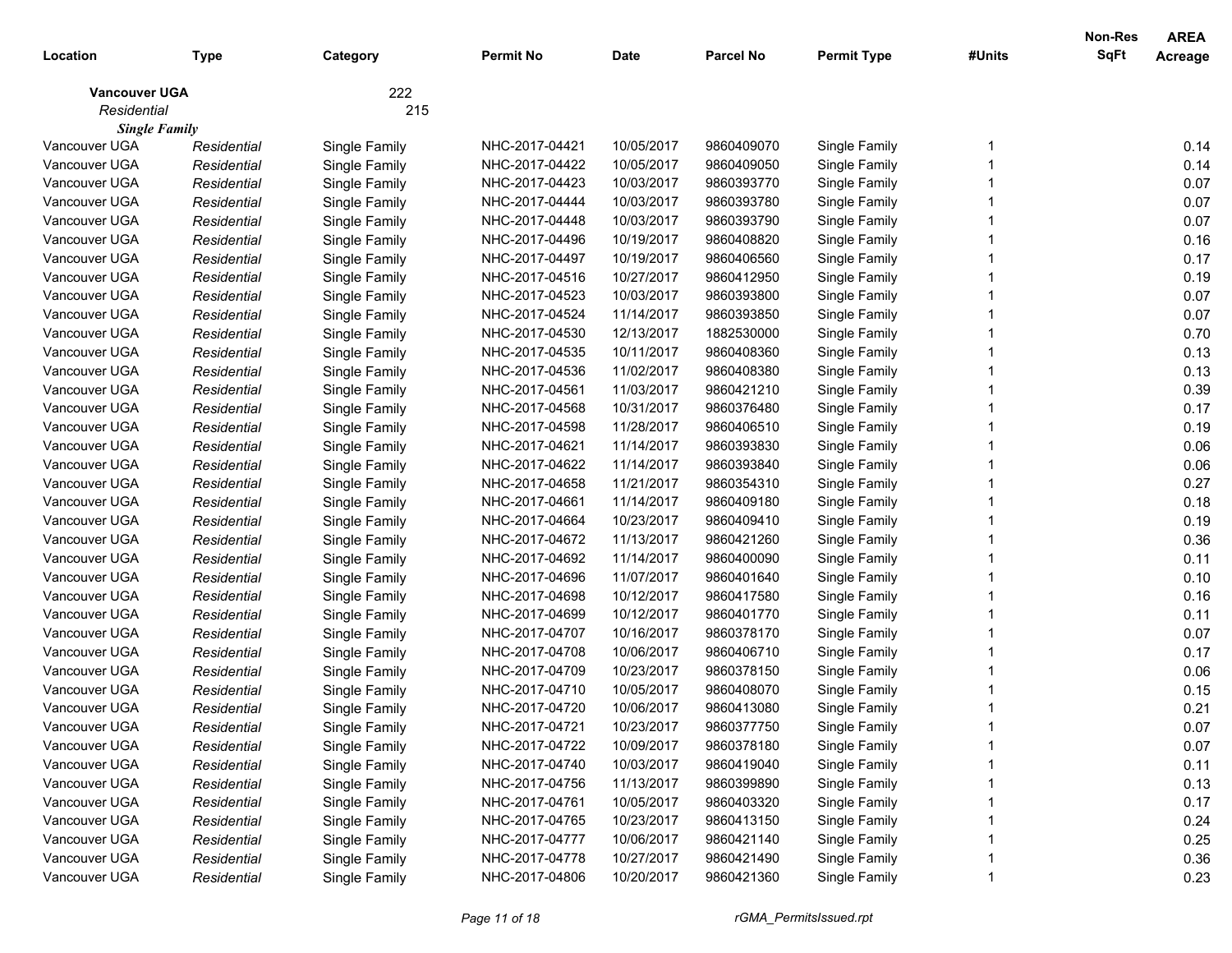| Location                              | <b>Type</b> | Category      | <b>Permit No</b> | <b>Date</b> | <b>Parcel No</b> | <b>Permit Type</b> | #Units | Non-Res<br>SqFt | <b>AREA</b><br>Acreage |
|---------------------------------------|-------------|---------------|------------------|-------------|------------------|--------------------|--------|-----------------|------------------------|
| <b>Vancouver UGA</b>                  |             | 222           |                  |             |                  |                    |        |                 |                        |
| Residential                           |             | 215           |                  |             |                  |                    |        |                 |                        |
| <b>Single Family</b><br>Vancouver UGA | Residential | Single Family | NHC-2017-04848   | 10/31/2017  | 9860406850       | Single Family      |        |                 | 0.17                   |
| Vancouver UGA                         | Residential | Single Family | NHC-2017-04849   | 11/02/2017  | 9860408830       | Single Family      |        |                 | 0.16                   |
| Vancouver UGA                         | Residential | Single Family | NHC-2017-04864   | 10/20/2017  | 9860421300       | Single Family      |        |                 | 0.22                   |
| Vancouver UGA                         | Residential | Single Family | NHC-2017-04870   | 10/13/2017  | 9860421130       | Single Family      |        |                 | 0.24                   |
| Vancouver UGA                         | Residential | Single Family | NHC-2017-04871   | 10/13/2017  | 9860421350       | Single Family      |        |                 | 0.21                   |
| Vancouver UGA                         | Residential | Single Family | NHC-2017-04878   | 10/11/2017  | 9860408510       | Single Family      |        |                 | 0.15                   |
| Vancouver UGA                         | Residential | Single Family | NHC-2017-04895   | 10/23/2017  | 1079617280       | Single Family      |        |                 | 0.20                   |
| Vancouver UGA                         | Residential | Single Family | NHC-2017-04903   | 10/31/2017  | 9860406410       | Single Family      |        |                 | 0.19                   |
| Vancouver UGA                         | Residential | Single Family | NHC-2017-04935   | 12/05/2017  | 1449830100       | Single Family      |        |                 | 0.12                   |
| Vancouver UGA                         | Residential | Single Family | NHC-2017-04957   | 10/27/2017  | 9860421460       | Single Family      |        |                 | 0.27                   |
| Vancouver UGA                         | Residential | Single Family | NHC-2017-04958   | 10/27/2017  | 9860421480       | Single Family      |        |                 | 0.45                   |
| Vancouver UGA                         | Residential | Single Family | NHC-2017-04960   | 11/21/2017  | 9860406360       | Single Family      |        |                 | 0.18                   |
| Vancouver UGA                         | Residential | Single Family | NHC-2017-04961   | 11/21/2017  | 9860383900       | Single Family      |        |                 | 0.05                   |
| Vancouver UGA                         | Residential | Single Family | NHC-2017-04962   | 11/21/2017  | 9860383910       | Single Family      |        |                 | 0.04                   |
| Vancouver UGA                         | Residential | Single Family | NHC-2017-04963   | 11/22/2017  | 9860383920       | Single Family      |        |                 | 0.04                   |
| Vancouver UGA                         | Residential | Single Family | NHC-2017-04964   | 11/21/2017  | 9860383930       | Single Family      |        |                 | 0.05                   |
| Vancouver UGA                         | Residential | Single Family | NHC-2017-04978   | 10/26/2017  | 9860373570       | Single Family      |        |                 | 0.24                   |
| Vancouver UGA                         | Residential | Single Family | NHC-2017-04983   | 11/14/2017  | 9860408340       | Single Family      |        |                 | 0.13                   |
| Vancouver UGA                         | Residential | Single Family | NHC-2017-04984   | 12/28/2017  | 9860401760       | Single Family      |        |                 | 0.11                   |
| Vancouver UGA                         | Residential | Single Family | NHC-2017-04997   | 12/13/2017  | 9860310680       | Single Family      |        |                 | 0.20                   |
| Vancouver UGA                         | Residential | Single Family | NHC-2017-05035   | 11/06/2017  | 9860421320       | Single Family      |        |                 | 0.23                   |
| Vancouver UGA                         | Residential | Single Family | NHC-2017-05039   | 11/06/2017  | 9860421310       | Single Family      |        |                 | 0.21                   |
| Vancouver UGA                         | Residential | Single Family | NHC-2017-05040   | 10/26/2017  | 9860401470       | Single Family      |        |                 | 0.10                   |
| Vancouver UGA                         | Residential | Single Family | NHC-2017-05046   | 11/07/2017  | 9860406740       | Single Family      |        |                 | 0.17                   |
| Vancouver UGA                         | Residential | Single Family | NHC-2017-05047   | 11/20/2017  | 9860377450       | Single Family      |        |                 | 0.14                   |
| Vancouver UGA                         | Residential | Single Family | NHC-2017-05048   | 11/20/2017  | 9860408930       | Single Family      |        |                 | 0.15                   |
| Vancouver UGA                         | Residential | Single Family | NHC-2017-05051   | 10/26/2017  | 9860403300       | Single Family      |        |                 | 0.17                   |
| Vancouver UGA                         | Residential | Single Family | NHC-2017-05064   | 11/02/2017  | 9860401500       | Single Family      |        |                 | 0.11                   |
| Vancouver UGA                         | Residential | Single Family | NHC-2017-05065   | 10/24/2017  | 9860419300       | Single Family      |        |                 | 0.11                   |
| Vancouver UGA                         | Residential | Single Family | NHC-2017-05082   | 11/13/2017  | 9860421120       | Single Family      |        |                 | 0.22                   |
| Vancouver UGA                         | Residential | Single Family | NHC-2017-05085   | 11/13/2017  | 9860421110       | Single Family      |        |                 | 0.27                   |
| Vancouver UGA                         | Residential | Single Family | NHC-2017-05108   | 11/20/2017  | 9860413000       | Single Family      |        |                 | 0.21                   |
| Vancouver UGA                         | Residential | Single Family | NHC-2017-05118   | 11/07/2017  | 9860406750       | Single Family      |        |                 | 0.18                   |
| Vancouver UGA                         | Residential | Single Family | NHC-2017-05120   | 11/14/2017  | 9860408810       | Single Family      |        |                 | 0.16                   |
| Vancouver UGA                         | Residential | Single Family | NHC-2017-05126   | 11/13/2017  | 9860421290       | Single Family      |        |                 | 0.25                   |
| Vancouver UGA                         | Residential | Single Family | NHC-2017-05129   | 11/13/2017  | 9860421280       | Single Family      |        |                 | 0.25                   |
| Vancouver UGA                         | Residential | Single Family | NHC-2017-05153   | 11/20/2017  | 9860408920       | Single Family      |        |                 | 0.14                   |
| Vancouver UGA                         | Residential | Single Family | NHC-2017-05154   | 11/20/2017  | 9860377950       | Single Family      |        |                 | 0.07                   |
| Vancouver UGA                         | Residential | Single Family | NHC-2017-05163   | 12/08/2017  | 1182560850       | Single Family      |        |                 | 0.31                   |
| Vancouver UGA                         | Residential | Single Family | NHC-2017-05166   | 10/30/2017  | 9860418630       | Single Family      |        |                 | 0.13                   |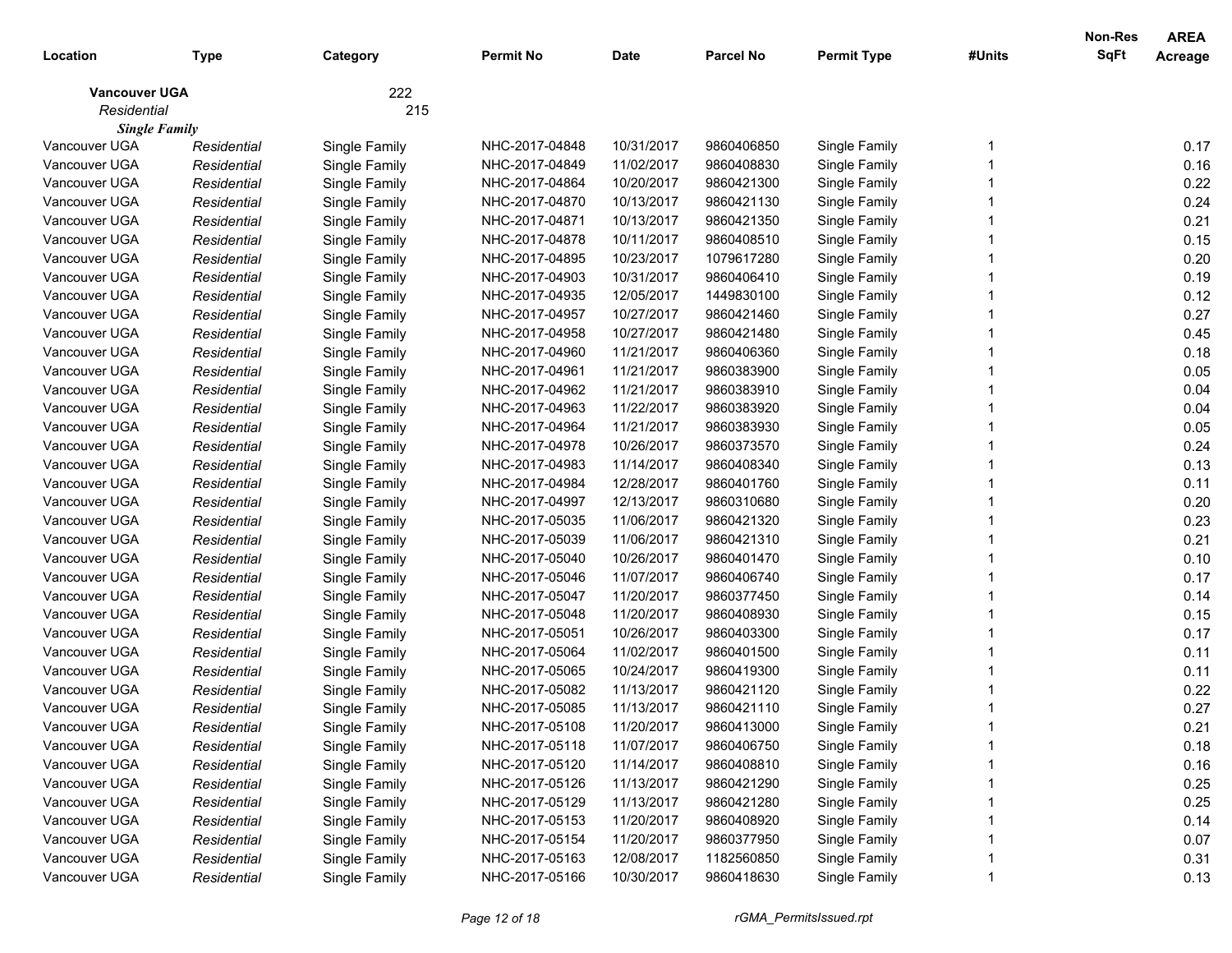| Location             | <b>Type</b> | Category      | <b>Permit No</b> | <b>Date</b> | <b>Parcel No</b> | <b>Permit Type</b> | #Units | Non-Res<br>SqFt | <b>AREA</b><br>Acreage |
|----------------------|-------------|---------------|------------------|-------------|------------------|--------------------|--------|-----------------|------------------------|
| <b>Vancouver UGA</b> |             | 222           |                  |             |                  |                    |        |                 |                        |
| Residential          |             | 215           |                  |             |                  |                    |        |                 |                        |
| <b>Single Family</b> |             |               |                  |             |                  |                    |        |                 |                        |
| Vancouver UGA        | Residential | Single Family | NHC-2017-05181   | 11/13/2017  | 9860421370       | Single Family      |        |                 | 0.22                   |
| Vancouver UGA        | Residential | Single Family | NHC-2017-05196   | 11/13/2017  | 9860421150       | Single Family      |        |                 | 0.23                   |
| Vancouver UGA        | Residential | Single Family | NHC-2017-05199   | 11/13/2017  | 9860421380       | Single Family      |        |                 | 0.22                   |
| Vancouver UGA        | Residential | Single Family | NHC-2017-05219   | 11/07/2017  | 9860406400       | Single Family      |        |                 | 0.19                   |
| Vancouver UGA        | Residential | Single Family | NHC-2017-05221   | 11/02/2017  | 9860377720       | Single Family      |        |                 | 0.07                   |
| Vancouver UGA        | Residential | Single Family | NHC-2017-05224   | 11/07/2017  | 9860392830       | Single Family      |        |                 | 0.16                   |
| Vancouver UGA        | Residential | Single Family | NHC-2017-05254   | 11/13/2017  | 9860421450       | Single Family      |        |                 | 0.21                   |
| Vancouver UGA        | Residential | Single Family | NHC-2017-05258   | 12/22/2017  | 9860412930       | Single Family      |        |                 | 0.20                   |
| Vancouver UGA        | Residential | Single Family | NHC-2017-05281   | 12/04/2017  | 9860389650       | Single Family      |        |                 | 0.11                   |
| Vancouver UGA        | Residential | Single Family | NHC-2017-05293   | 12/04/2017  | 9860409020       | Single Family      |        |                 | 0.14                   |
| Vancouver UGA        | Residential | Single Family | NHC-2017-05307   | 12/11/2017  | 9860409440       | Single Family      |        |                 | 0.14                   |
| Vancouver UGA        | Residential | Single Family | NHC-2017-05308   | 12/04/2017  | 9860408560       | Single Family      |        |                 | 0.14                   |
| Vancouver UGA        | Residential | Single Family | NHC-2017-05359   | 11/21/2017  | 9860406630       | Single Family      |        |                 | 0.17                   |
| Vancouver UGA        | Residential | Single Family | NHC-2017-05385   | 11/21/2017  | 9860433790       | Single Family      |        |                 | 0.13                   |
| Vancouver UGA        | Residential | Single Family | NHC-2017-05393   | 12/13/2017  | 9860335540       | Single Family      |        |                 | 0.14                   |
| Vancouver UGA        | Residential | Single Family | NHC-2017-05399   | 11/20/2017  | 9860335530       | Single Family      |        |                 | 0.15                   |
| Vancouver UGA        | Residential | Single Family | NHC-2017-05413   | 12/11/2017  | 9860408250       | Single Family      |        |                 | 0.13                   |
| Vancouver UGA        | Residential | Single Family | NHC-2017-05441   | 11/20/2017  | 9860403340       | Single Family      |        |                 | 0.17                   |
| Vancouver UGA        | Residential | Single Family | NHC-2017-05460   | 12/08/2017  | 9860433400       | Single Family      |        |                 | 0.13                   |
| Vancouver UGA        | Residential | Single Family | NHC-2017-05464   | 12/12/2017  | 9860433300       | Single Family      |        |                 | 0.14                   |
| Vancouver UGA        | Residential | Single Family | NHC-2017-05478   | 12/18/2017  | 9860400150       | Single Family      |        |                 | 0.12                   |
| Vancouver UGA        | Residential | Single Family | NHC-2017-05544   | 11/28/2017  | 9860409340       | Single Family      |        |                 | 0.18                   |
| Vancouver UGA        | Residential | Single Family | NHC-2017-05559   | 12/14/2017  | 9860434010       | Single Family      |        |                 | 0.14                   |
| Vancouver UGA        | Residential | Single Family | NHC-2017-05606   | 12/18/2017  | 9860392010       | Single Family      |        |                 | 0.14                   |
| Vancouver UGA        | Residential | Single Family | NHC-2017-05625   | 11/27/2017  | 9860434090       | Single Family      |        |                 | 0.13                   |
| Vancouver UGA        | Residential | Single Family | NHC-2017-05626   | 11/27/2017  | 9860434000       | Single Family      |        |                 | 0.12                   |
| Vancouver UGA        | Residential | Single Family | NHC-2017-05628   | 11/30/2017  | 9860413070       | Single Family      |        |                 | 0.19                   |
| Vancouver UGA        | Residential | Single Family | NHC-2017-05630   | 12/12/2017  | 9860433170       | Single Family      |        |                 | 0.12                   |
| Vancouver UGA        | Residential | Single Family | NHC-2017-05633   | 12/11/2017  | 9860433330       | Single Family      |        |                 | 0.12                   |
| Vancouver UGA        | Residential | Single Family | NHC-2017-05644   | 12/12/2017  | 9860428770       | Single Family      |        |                 | 0.23                   |
| Vancouver UGA        | Residential | Single Family | NHC-2017-05655   | 12/13/2017  | 9860409430       | Single Family      |        |                 | 0.14                   |
| Vancouver UGA        | Residential | Single Family | NHC-2017-05664   | 12/07/2017  | 9860433890       | Single Family      |        |                 | 0.13                   |
| Vancouver UGA        | Residential | Single Family | NHC-2017-05665   | 12/11/2017  | 9860434080       | Single Family      |        |                 | 0.15                   |
| Vancouver UGA        | Residential | Single Family | NHC-2017-05677   | 12/07/2017  | 9860433910       | Single Family      |        |                 | 0.16                   |
| Vancouver UGA        | Residential | Single Family | NHC-2017-05700   | 12/14/2017  | 9860433880       | Single Family      |        |                 | 0.13                   |
| Vancouver UGA        | Residential | Single Family | NHC-2017-05720   | 12/05/2017  | 9860433920       | Single Family      |        |                 | 0.19                   |
| Vancouver UGA        | Residential | Single Family | NHC-2017-05736   | 12/04/2017  | 9860419290       | Single Family      |        |                 | 0.11                   |
| Vancouver UGA        | Residential | Single Family | NHC-2017-05760   | 12/05/2017  | 9860433900       | Single Family      |        |                 | 0.16                   |
| Vancouver UGA        | Residential | Single Family | NHC-2017-05763   | 12/14/2017  | 9860433840       | Single Family      |        |                 | 0.12                   |
| Vancouver UGA        | Residential | Single Family | NHC-2017-05783   | 12/14/2017  | 9860401450       | Single Family      |        |                 | 0.10                   |
|                      |             |               |                  |             |                  |                    |        |                 |                        |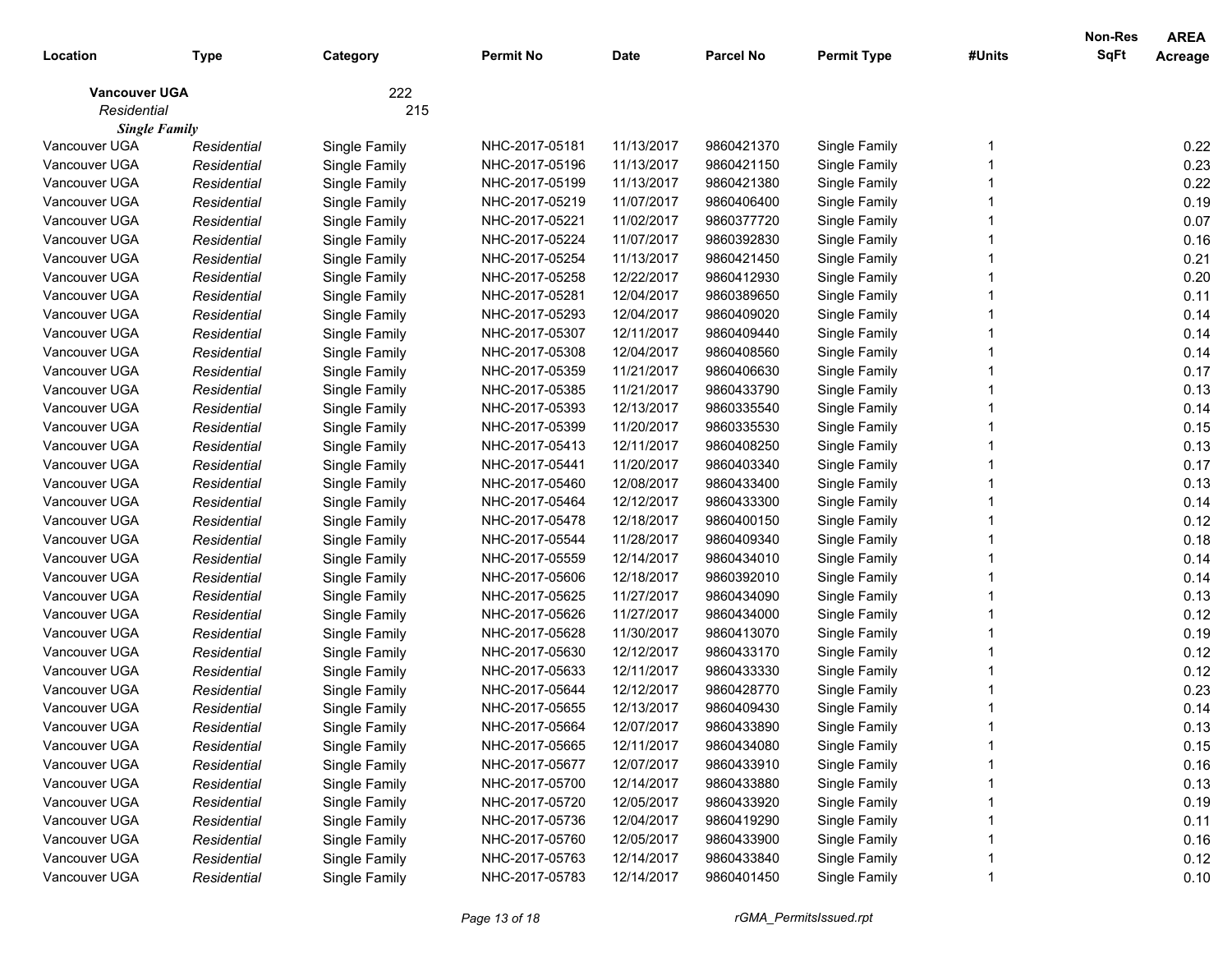| Location             | <b>Type</b> | Category      | <b>Permit No</b> | <b>Date</b> | <b>Parcel No</b> | <b>Permit Type</b>              | #Units | <b>Non-Res</b><br><b>SqFt</b> | <b>AREA</b><br>Acreage |
|----------------------|-------------|---------------|------------------|-------------|------------------|---------------------------------|--------|-------------------------------|------------------------|
| <b>Vancouver UGA</b> |             | 222           |                  |             |                  |                                 |        |                               |                        |
| Residential          |             | 215           |                  |             |                  |                                 |        |                               |                        |
| <b>Single Family</b> |             |               |                  |             |                  |                                 |        |                               |                        |
| Vancouver UGA        | Residential | Single Family | NHC-2017-05787   | 12/08/2017  | 9860428910       | Single Family                   |        |                               | 0.20                   |
| Vancouver UGA        | Residential | Single Family | NHC-2017-05819   | 12/21/2017  | 9860392650       | Single Family                   |        |                               | 0.14                   |
| Vancouver UGA        | Residential | Single Family | NHC-2017-05848   | 12/07/2017  | 9860433430       | Single Family                   |        |                               | 0.12                   |
| Vancouver UGA        | Residential | Single Family | NHC-2017-05851   | 12/14/2017  | 9860433850       | Single Family                   |        |                               | 0.13                   |
| Vancouver UGA        | Residential | Single Family | NHC-2017-05852   | 12/06/2017  | 9860433440       | Single Family                   |        |                               | 0.11                   |
| Vancouver UGA        | Residential | Single Family | NHC-2017-05859   | 12/08/2017  | 9860433270       | Single Family                   |        |                               | 0.11                   |
| Vancouver UGA        | Residential | Single Family | NHC-2017-05860   | 12/22/2017  | 9860377120       | Single Family                   |        |                               | 0.12                   |
| Vancouver UGA        | Residential | Single Family | NHC-2017-05861   | 12/07/2017  | 9860433390       | Single Family                   |        |                               | 0.11                   |
| Vancouver UGA        | Residential | Single Family | NHC-2017-05871   | 12/11/2017  | 9860433990       | Single Family                   |        |                               | 0.12                   |
| Vancouver UGA        | Residential | Single Family | NHC-2017-05872   | 12/14/2017  | 9860433980       | Single Family                   |        |                               | 0.12                   |
| Vancouver UGA        | Residential | Single Family | NHC-2017-05889   | 12/08/2017  | 9860419110       | Single Family                   |        |                               | 0.11                   |
| Vancouver UGA        | Residential | Single Family | NHC-2017-05891   | 12/11/2017  | 9860433450       | Single Family                   |        |                               | 0.12                   |
| Vancouver UGA        | Residential | Single Family | NHC-2017-05984   | 12/13/2017  | 9860433370       | Single Family                   |        |                               | 0.11                   |
| Vancouver UGA        | Residential | Single Family | NHC-2017-05986   | 12/13/2017  | 9860433460       | Single Family                   |        |                               | 0.12                   |
| Vancouver UGA        | Residential | Single Family | NHC-2017-06011   | 12/20/2017  | 9860437040       | Single Family                   |        |                               | 0.14                   |
| Vancouver UGA        | Residential | Single Family | NHC-2017-06014   | 12/14/2017  | 9860433480       | Single Family                   |        |                               | 0.12                   |
| Vancouver UGA        | Residential | Single Family | NHC-2017-06015   | 12/14/2017  | 9860433350       | Single Family                   |        |                               | 0.11                   |
| Vancouver UGA        | Residential | Single Family | NHC-2017-06031   | 12/27/2017  | 9860437050       | Single Family                   |        |                               | 0.20                   |
| Vancouver UGA        | Residential | Single Family | NHC-2017-06032   | 12/27/2017  | 9860437140       | Single Family                   |        |                               | 0.12                   |
| Vancouver UGA        | Residential | Single Family | NHC-2017-06043   | 12/15/2017  | 9860433470       | Single Family                   |        |                               | 0.12                   |
| Vancouver UGA        | Residential | Single Family | NHC-2017-06065   | 12/29/2017  | 9860406380       | Single Family                   |        |                               | 0.23                   |
| Vancouver UGA        | Residential | Single Family | NHC-2017-06082   | 12/19/2017  | 9860401210       | Single Family                   |        |                               | 0.10                   |
| Vancouver UGA        | Residential | Single Family | NHC-2017-06175   | 12/21/2017  | 9860408060       | Single Family                   |        |                               | 0.15                   |
| Vancouver UGA        | Residential | Single Family | NHC-2017-06211   | 12/26/2017  | 9860408050       | Single Family                   |        |                               | 0.15                   |
|                      |             |               |                  |             |                  |                                 | 214    | <b>Total Single Family</b>    |                        |
|                      |             |               |                  |             |                  | <i>Managuniar</i> HOA Cub Tatal | 247    | 0.100                         |                        |

Vancouver UGA Sub Total 217 6,409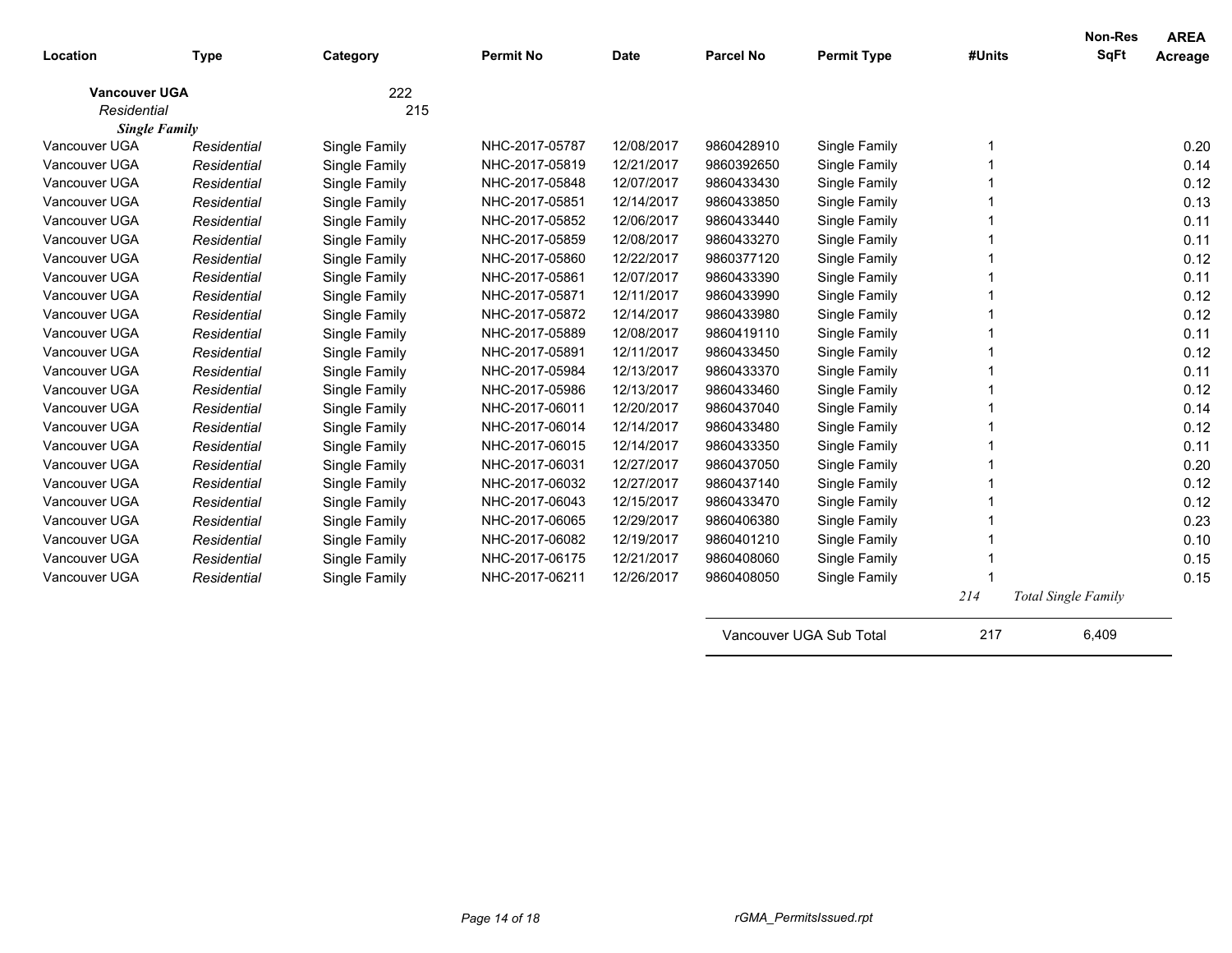| Location        | <b>Type</b>          | Category                | <b>Permit No</b> | <b>Date</b> | <b>Parcel No</b>    | <b>Permit Type</b>      | #Units | <b>Non-Res</b><br><b>SqFt</b> | <b>AREA</b><br>Acreage |
|-----------------|----------------------|-------------------------|------------------|-------------|---------------------|-------------------------|--------|-------------------------------|------------------------|
| Washougal       |                      |                         |                  |             |                     |                         |        |                               |                        |
| Non-Residential |                      |                         |                  |             |                     |                         |        |                               |                        |
| Washougal       | Non-Residential      | <b>Other Commercial</b> | 17100003         | 10/18/2017  | 0959100000          | <b>Other Commercial</b> |        | 1,650                         | 0.97                   |
|                 |                      |                         |                  |             |                     |                         |        | 1650.00                       |                        |
| Residential     |                      | 6                       |                  |             |                     |                         |        |                               |                        |
|                 | <b>Single Family</b> |                         |                  |             |                     |                         |        |                               |                        |
| Washougal       | Residential          | Single Family           | 17070084         | 10/03/2017  | 9860305660          | Single Family           |        |                               | 0.40                   |
| Washougal       | Residential          | Single Family           | 17070088         | 10/03/2017  | 9860305680          | Single Family           |        |                               | 0.22                   |
| Washougal       | Residential          | Single Family           | 17080011         | 10/02/2017  | 1311870040          | Single Family           |        |                               | 0.19                   |
| Washougal       | Residential          | Single Family           | 17080047         | 10/13/2017  | 0718600000          | Single Family           |        |                               | 0.77                   |
| Washougal       | Residential          | Single Family           | 17080089         | 12/18/2017  | 0960550000          | Single Family           |        |                               | 0.21                   |
| Washougal       | Residential          | Single Family           | 17110044         | 12/20/2017  | 1300310440          | Single Family           |        |                               | 0.15                   |
|                 |                      |                         |                  |             |                     |                         | 6      | Total Single Family           |                        |
|                 |                      |                         |                  |             | Washougal Sub Total |                         | 6      | 1,650                         |                        |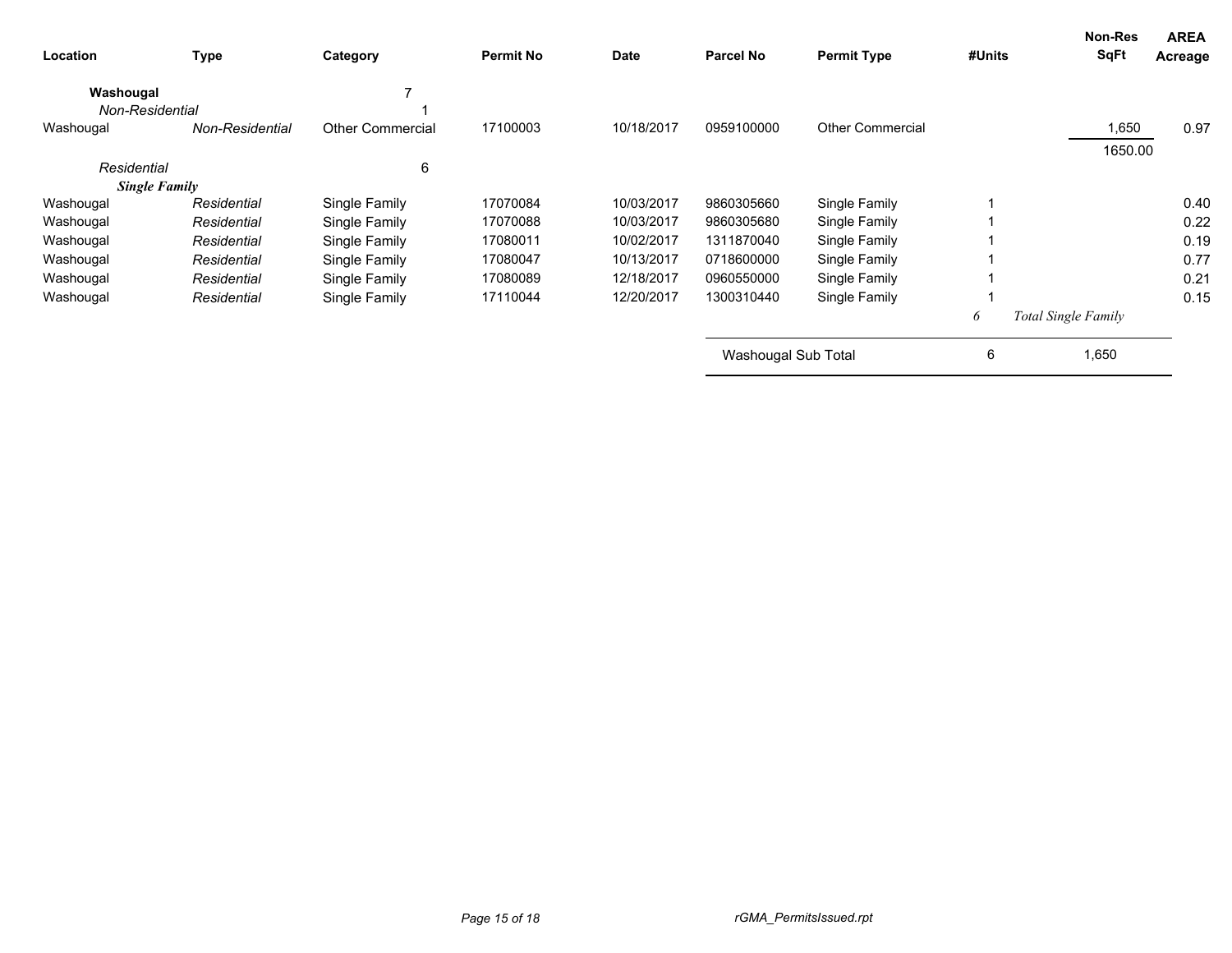| Location                                       | <b>Type</b>     | Category      | <b>Permit No</b> | <b>Date</b> | <b>Parcel No</b> | <b>Permit Type</b> | #Units | <b>Non-Res</b><br><b>SqFt</b> | <b>AREA</b><br>Acreage |
|------------------------------------------------|-----------------|---------------|------------------|-------------|------------------|--------------------|--------|-------------------------------|------------------------|
|                                                |                 |               |                  |             |                  |                    |        |                               |                        |
| <b>Clark County (Rural)</b><br>Non-Residential |                 | 73<br>4       |                  |             |                  |                    |        |                               |                        |
| Clark County (Rural)                           | Non-Residential | Industrial    | CME-2017-00021   | 12/22/2017  | 2307490050       | Industrial         |        | 64                            | 2.48                   |
| Clark County (Rural)                           | Non-Residential | Industrial    | CME-2017-00022   | 12/22/2017  | 2338170040       | Industrial         |        | 64                            | 2.25                   |
| Clark County (Rural)                           | Non-Residential | Institutional | CME-2017-00018   | 12/22/2017  | 2368210000       | Institutional      |        | 64                            | 5.03                   |
| Clark County (Rural)                           | Non-Residential | Institutional | COM2016-00375    | 10/12/2017  | 2128200000       | Institutional      |        | 3,927                         | 3.79                   |
|                                                |                 |               |                  |             |                  |                    |        | 4119.00                       |                        |
| Residential                                    |                 | 69            |                  |             |                  |                    |        |                               |                        |
| <b>Single Family</b>                           |                 |               |                  |             |                  |                    |        |                               |                        |
| Clark County (Rural)                           | Residential     | Single Family | NHC-2017-00905   | 11/07/2017  | 1956870000       | Single Family      | 1      |                               | 7.72                   |
| Clark County (Rural)                           | Residential     | Single Family | NHC-2017-00906   | 10/24/2017  | 9860402760       | Single Family      |        |                               | 0.90                   |
| Clark County (Rural)                           | Residential     | Single Family | NHC-2017-00947   | 10/24/2017  | 9860402770       | Single Family      |        |                               | 3.29                   |
| Clark County (Rural)                           | Residential     | Single Family | NHC-2017-00996   | 12/21/2017  | 2643710050       | Single Family      |        |                               | 5.01                   |
| Clark County (Rural)                           | Residential     | Single Family | NHC-2017-01323   | 10/06/2017  | 9860381650       | Single Family      |        |                               | 5.01                   |
| Clark County (Rural)                           | Residential     | Single Family | NHC-2017-01400   | 11/21/2017  | 9860390860       | Single Family      |        |                               | 5.00                   |
| Clark County (Rural)                           | Residential     | Single Family | NHC-2017-01474   | 11/03/2017  | 2552200000       | Single Family      |        |                               | 1.90                   |
| Clark County (Rural)                           | Residential     | Single Family | NHC-2017-01526   | 11/21/2017  | 1962110000       | Single Family      |        |                               | 5.00                   |
| Clark County (Rural)                           | Residential     | Single Family | NHC-2017-01566   | 10/11/2017  | 2049400000       | Single Family      |        |                               | 2.60                   |
| Clark County (Rural)                           | Residential     | Single Family | NHC-2017-01632   | 10/19/2017  | 9860341670       | Single Family      |        |                               | 20.00                  |
| Clark County (Rural)                           | Residential     | Single Family | NHC-2017-01654   | 11/02/2017  | 1933010000       | Single Family      |        |                               | 5.27                   |
| Clark County (Rural)                           | Residential     | Single Family | NHC-2017-01684   | 11/03/2017  | 1435210000       | Single Family      |        |                               | 5.02                   |
| Clark County (Rural)                           | Residential     | Single Family | NHC-2017-01757   | 10/20/2017  | 1215641060       | Single Family      |        |                               | 0.49                   |
| Clark County (Rural)                           | Residential     | Single Family | NHC-2017-01764   | 10/20/2017  | 1709560000       | Single Family      |        |                               | 5.00                   |
| Clark County (Rural)                           | Residential     | Single Family | NHC-2017-01956   | 10/17/2017  | 2781640000       | Single Family      |        |                               | 5.97                   |
| Clark County (Rural)                           | Residential     | Single Family | NHC-2017-01997   | 10/26/2017  | 1406430000       | Single Family      |        |                               | 160.00                 |
| Clark County (Rural)                           | Residential     | Single Family | NHC-2017-02028   | 10/09/2017  | 1708400000       | Single Family      |        |                               | 8.33                   |
| Clark County (Rural)                           | Residential     | Single Family | NHC-2017-02034   | 10/31/2017  | 1904580000       | Single Family      |        |                               | 4.94                   |
| Clark County (Rural)                           | Residential     | Single Family | NHC-2017-02119   | 10/04/2017  | 9860335700       | Single Family      |        |                               | 5.00                   |
| Clark County (Rural)                           | Residential     | Single Family | NHC-2017-02451   | 12/18/2017  | 9860307420       | Single Family      |        |                               | 2.39                   |
| Clark County (Rural)                           | Residential     | Single Family | NHC-2017-02514   | 10/16/2017  | 2076420140       | Single Family      |        |                               | 5.14                   |
| Clark County (Rural)                           | Residential     | Single Family | NHC-2017-02559   | 10/31/2017  | 1904480000       | Single Family      |        |                               | 2.00                   |
| Clark County (Rural)                           | Residential     | Single Family | NHC-2017-02614   | 11/09/2017  | 2040180150       | Single Family      |        |                               | 5.01                   |
| Clark County (Rural)                           | Residential     | Single Family | NHC-2017-02634   | 12/13/2017  | 2318170000       | Single Family      |        |                               | 7.28                   |
| Clark County (Rural)                           | Residential     | Single Family | NHC-2017-02676   | 10/04/2017  | 9860405410       | Single Family      |        |                               | 5.00                   |
| Clark County (Rural)                           | Residential     | Single Family | NHC-2017-02713   | 10/03/2017  | 2236640000       | Single Family      |        |                               | 2.50                   |
| Clark County (Rural)                           | Residential     | Single Family | NHC-2017-02755   | 12/07/2017  | 2088910000       | Single Family      |        |                               | 20.00                  |
| Clark County (Rural)                           | Residential     | Single Family | NHC-2017-02759   | 11/02/2017  | 2621770000       | Single Family      |        |                               | 5.00                   |
| Clark County (Rural)                           | Residential     | Single Family | NHC-2017-02807   | 10/09/2017  | 2267730150       | Single Family      |        |                               | 2.50                   |
| Clark County (Rural)                           | Residential     | Single Family | NHC-2017-02825   | 10/09/2017  | 9860381720       | Single Family      |        |                               | 5.44                   |
| Clark County (Rural)                           | Residential     | Single Family | NHC-2017-03023   | 10/09/2017  | 2058680100       | Single Family      |        |                               | 2.98                   |
| Clark County (Rural)                           | Residential     | Single Family | NHC-2017-03088   | 12/01/2017  | 2125620100       | Single Family      |        |                               | 1.53                   |
| Clark County (Rural)                           | Residential     | Single Family | NHC-2017-03094   | 10/11/2017  | 1976500000       | Single Family      |        |                               | 8.23                   |
| Clark County (Rural)                           | Residential     | Single Family | NHC-2017-03230   | 12/04/2017  | 1930880000       | Single Family      |        |                               | 2.86                   |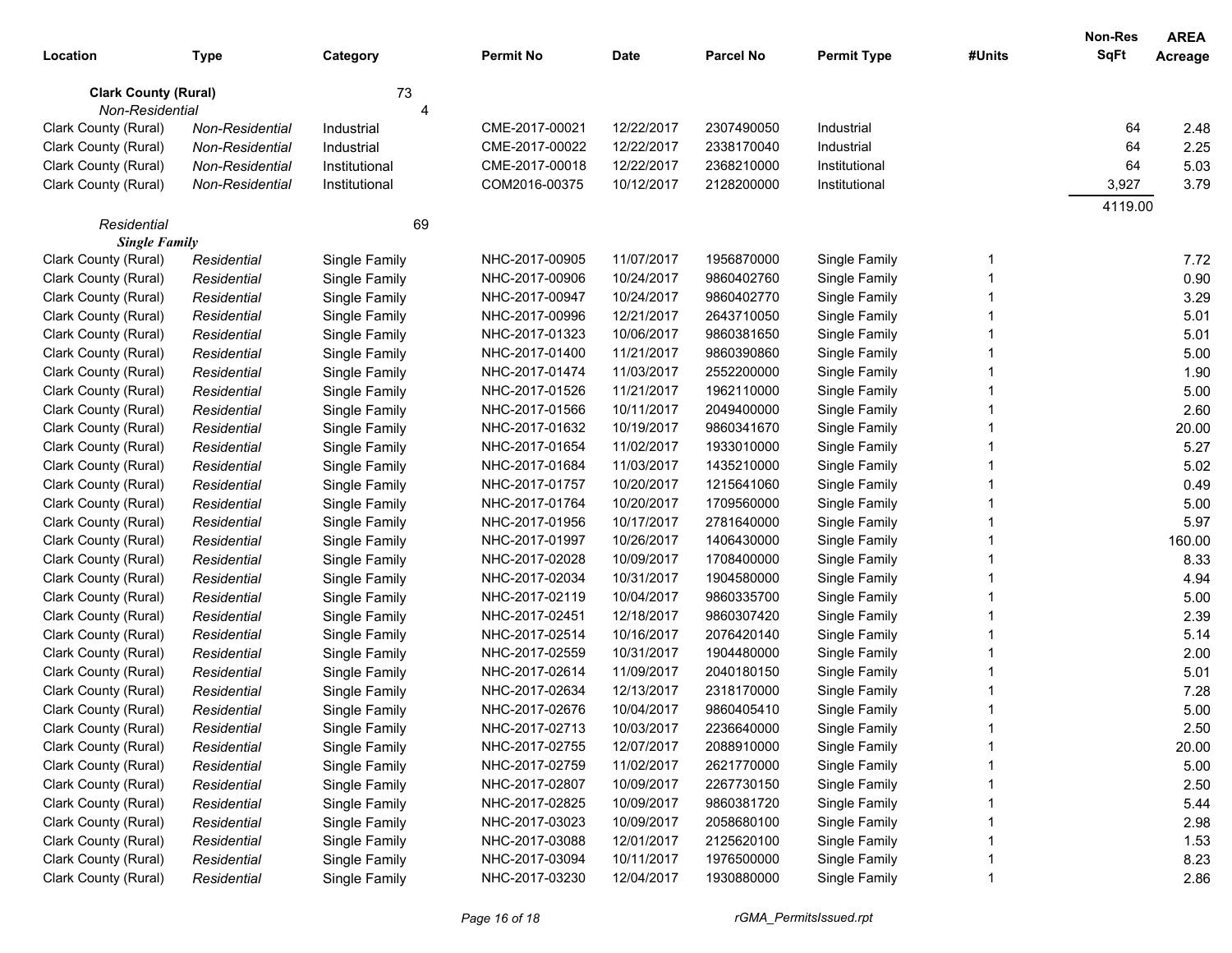| SqFt<br><b>Parcel No</b><br><b>Permit Type</b><br><b>Permit No</b><br><b>Date</b><br>#Units<br>Location<br><b>Type</b><br>Category<br>73<br><b>Clark County (Rural)</b><br>69<br>Residential<br><b>Single Family</b><br>10/16/2017<br>Clark County (Rural)<br>Single Family<br>NHC-2017-03277<br>2052760000<br>Single Family<br>Residential<br>Clark County (Rural)<br>Single Family<br>NHC-2017-03329<br>11/29/2017<br>1951100000<br>Single Family<br>Residential<br>10/13/2017<br>Clark County (Rural)<br>NHC-2017-03334<br>2051680000<br>Single Family<br>Single Family<br>Residential<br>Clark County (Rural)<br>Single Family<br>NHC-2017-03405<br>12/05/2017<br>1969130000<br>Single Family<br>Residential<br>10/05/2017<br>Single Family<br>Clark County (Rural)<br>Single Family<br>NHC-2017-03412<br>1396230000<br>Residential<br>11/20/2017<br>Single Family<br>Clark County (Rural)<br>Single Family<br>NHC-2017-03495<br>9860423540<br>Residential<br>12/15/2017<br>Clark County (Rural)<br>Single Family<br>NHC-2017-03519<br>1400320000<br>Single Family<br>Residential<br>10/05/2017<br>Clark County (Rural)<br>Single Family<br>NHC-2017-03527<br>2643600000<br>Single Family<br>Residential<br>10/27/2017<br>Clark County (Rural)<br>Single Family<br>NHC-2017-03530<br>1375480000<br>Single Family<br>Residential<br>12/01/2017<br>Clark County (Rural)<br>NHC-2017-03569<br>9860396040<br>Single Family<br>Residential<br>Single Family<br>12/13/2017<br>Clark County (Rural)<br>Single Family<br>NHC-2017-03655<br>2274750000<br>Single Family<br>Residential<br>12/21/2017<br>Single Family<br>Clark County (Rural)<br>Residential<br>Single Family<br>NHC-2017-03659<br>1330340000<br>Single Family<br>NHC-2017-03728<br>12/07/2017<br>Single Family<br>Clark County (Rural)<br>Residential<br>9860384080<br>Single Family<br>10/17/2017<br>Single Family<br>Clark County (Rural)<br>Residential<br>NHC-2017-03944<br>9860426580<br>Single Family<br>10/23/2017<br>Single Family<br>Clark County (Rural)<br>Residential<br>NHC-2017-03951<br>1889440660<br>10/23/2017<br>Clark County (Rural)<br>Residential<br>Single Family<br>NHC-2017-03973<br>1889440680<br>Single Family<br>Clark County (Rural)<br>Residential<br>Single Family<br>NHC-2017-04007<br>12/20/2017<br>9860308640<br>Single Family<br>Clark County (Rural)<br>Single Family<br>NHC-2017-04082<br>12/29/2017<br>2648410000<br>Single Family<br>Residential<br>Single Family<br>NHC-2017-04095<br>11/20/2017<br>Single Family<br>Clark County (Rural)<br>Residential<br>2052800000<br>Single Family<br>10/31/2017<br>Single Family<br>Clark County (Rural)<br>Residential<br>NHC-2017-04334<br>1195750640<br>Single Family<br>10/30/2017<br>Single Family<br>Clark County (Rural)<br>Residential<br>NHC-2017-04400<br>9860370160<br>12/05/2017<br>Single Family<br>Clark County (Rural)<br>Residential<br>Single Family<br>NHC-2017-04435<br>1826550000<br>12/18/2017<br>Single Family<br>Clark County (Rural)<br>Residential<br>Single Family<br>NHC-2017-04494<br>9860373480<br>12/15/2017<br>Single Family<br>Clark County (Rural)<br>Residential<br>Single Family<br>NHC-2017-04518<br>2786300000<br>11/09/2017<br>Clark County (Rural)<br>Single Family<br>NHC-2017-04551<br>2112470000<br>Single Family<br>Residential | <b>AREA</b><br><b>Acreage</b> |
|---------------------------------------------------------------------------------------------------------------------------------------------------------------------------------------------------------------------------------------------------------------------------------------------------------------------------------------------------------------------------------------------------------------------------------------------------------------------------------------------------------------------------------------------------------------------------------------------------------------------------------------------------------------------------------------------------------------------------------------------------------------------------------------------------------------------------------------------------------------------------------------------------------------------------------------------------------------------------------------------------------------------------------------------------------------------------------------------------------------------------------------------------------------------------------------------------------------------------------------------------------------------------------------------------------------------------------------------------------------------------------------------------------------------------------------------------------------------------------------------------------------------------------------------------------------------------------------------------------------------------------------------------------------------------------------------------------------------------------------------------------------------------------------------------------------------------------------------------------------------------------------------------------------------------------------------------------------------------------------------------------------------------------------------------------------------------------------------------------------------------------------------------------------------------------------------------------------------------------------------------------------------------------------------------------------------------------------------------------------------------------------------------------------------------------------------------------------------------------------------------------------------------------------------------------------------------------------------------------------------------------------------------------------------------------------------------------------------------------------------------------------------------------------------------------------------------------------------------------------------------------------------------------------------------------------------------------------------------------------------------------------------------------------------------------------------------------------------------------------------------------------------------------------------------------------------------------------------------------------------------------------------------------------------------------------------|-------------------------------|
|                                                                                                                                                                                                                                                                                                                                                                                                                                                                                                                                                                                                                                                                                                                                                                                                                                                                                                                                                                                                                                                                                                                                                                                                                                                                                                                                                                                                                                                                                                                                                                                                                                                                                                                                                                                                                                                                                                                                                                                                                                                                                                                                                                                                                                                                                                                                                                                                                                                                                                                                                                                                                                                                                                                                                                                                                                                                                                                                                                                                                                                                                                                                                                                                                                                                                                                     |                               |
|                                                                                                                                                                                                                                                                                                                                                                                                                                                                                                                                                                                                                                                                                                                                                                                                                                                                                                                                                                                                                                                                                                                                                                                                                                                                                                                                                                                                                                                                                                                                                                                                                                                                                                                                                                                                                                                                                                                                                                                                                                                                                                                                                                                                                                                                                                                                                                                                                                                                                                                                                                                                                                                                                                                                                                                                                                                                                                                                                                                                                                                                                                                                                                                                                                                                                                                     |                               |
|                                                                                                                                                                                                                                                                                                                                                                                                                                                                                                                                                                                                                                                                                                                                                                                                                                                                                                                                                                                                                                                                                                                                                                                                                                                                                                                                                                                                                                                                                                                                                                                                                                                                                                                                                                                                                                                                                                                                                                                                                                                                                                                                                                                                                                                                                                                                                                                                                                                                                                                                                                                                                                                                                                                                                                                                                                                                                                                                                                                                                                                                                                                                                                                                                                                                                                                     |                               |
|                                                                                                                                                                                                                                                                                                                                                                                                                                                                                                                                                                                                                                                                                                                                                                                                                                                                                                                                                                                                                                                                                                                                                                                                                                                                                                                                                                                                                                                                                                                                                                                                                                                                                                                                                                                                                                                                                                                                                                                                                                                                                                                                                                                                                                                                                                                                                                                                                                                                                                                                                                                                                                                                                                                                                                                                                                                                                                                                                                                                                                                                                                                                                                                                                                                                                                                     |                               |
|                                                                                                                                                                                                                                                                                                                                                                                                                                                                                                                                                                                                                                                                                                                                                                                                                                                                                                                                                                                                                                                                                                                                                                                                                                                                                                                                                                                                                                                                                                                                                                                                                                                                                                                                                                                                                                                                                                                                                                                                                                                                                                                                                                                                                                                                                                                                                                                                                                                                                                                                                                                                                                                                                                                                                                                                                                                                                                                                                                                                                                                                                                                                                                                                                                                                                                                     | 5.01                          |
|                                                                                                                                                                                                                                                                                                                                                                                                                                                                                                                                                                                                                                                                                                                                                                                                                                                                                                                                                                                                                                                                                                                                                                                                                                                                                                                                                                                                                                                                                                                                                                                                                                                                                                                                                                                                                                                                                                                                                                                                                                                                                                                                                                                                                                                                                                                                                                                                                                                                                                                                                                                                                                                                                                                                                                                                                                                                                                                                                                                                                                                                                                                                                                                                                                                                                                                     | 3.04                          |
|                                                                                                                                                                                                                                                                                                                                                                                                                                                                                                                                                                                                                                                                                                                                                                                                                                                                                                                                                                                                                                                                                                                                                                                                                                                                                                                                                                                                                                                                                                                                                                                                                                                                                                                                                                                                                                                                                                                                                                                                                                                                                                                                                                                                                                                                                                                                                                                                                                                                                                                                                                                                                                                                                                                                                                                                                                                                                                                                                                                                                                                                                                                                                                                                                                                                                                                     | 36.33                         |
|                                                                                                                                                                                                                                                                                                                                                                                                                                                                                                                                                                                                                                                                                                                                                                                                                                                                                                                                                                                                                                                                                                                                                                                                                                                                                                                                                                                                                                                                                                                                                                                                                                                                                                                                                                                                                                                                                                                                                                                                                                                                                                                                                                                                                                                                                                                                                                                                                                                                                                                                                                                                                                                                                                                                                                                                                                                                                                                                                                                                                                                                                                                                                                                                                                                                                                                     | 5.00                          |
|                                                                                                                                                                                                                                                                                                                                                                                                                                                                                                                                                                                                                                                                                                                                                                                                                                                                                                                                                                                                                                                                                                                                                                                                                                                                                                                                                                                                                                                                                                                                                                                                                                                                                                                                                                                                                                                                                                                                                                                                                                                                                                                                                                                                                                                                                                                                                                                                                                                                                                                                                                                                                                                                                                                                                                                                                                                                                                                                                                                                                                                                                                                                                                                                                                                                                                                     | 5.00                          |
|                                                                                                                                                                                                                                                                                                                                                                                                                                                                                                                                                                                                                                                                                                                                                                                                                                                                                                                                                                                                                                                                                                                                                                                                                                                                                                                                                                                                                                                                                                                                                                                                                                                                                                                                                                                                                                                                                                                                                                                                                                                                                                                                                                                                                                                                                                                                                                                                                                                                                                                                                                                                                                                                                                                                                                                                                                                                                                                                                                                                                                                                                                                                                                                                                                                                                                                     | 5.00                          |
|                                                                                                                                                                                                                                                                                                                                                                                                                                                                                                                                                                                                                                                                                                                                                                                                                                                                                                                                                                                                                                                                                                                                                                                                                                                                                                                                                                                                                                                                                                                                                                                                                                                                                                                                                                                                                                                                                                                                                                                                                                                                                                                                                                                                                                                                                                                                                                                                                                                                                                                                                                                                                                                                                                                                                                                                                                                                                                                                                                                                                                                                                                                                                                                                                                                                                                                     | 10.00                         |
|                                                                                                                                                                                                                                                                                                                                                                                                                                                                                                                                                                                                                                                                                                                                                                                                                                                                                                                                                                                                                                                                                                                                                                                                                                                                                                                                                                                                                                                                                                                                                                                                                                                                                                                                                                                                                                                                                                                                                                                                                                                                                                                                                                                                                                                                                                                                                                                                                                                                                                                                                                                                                                                                                                                                                                                                                                                                                                                                                                                                                                                                                                                                                                                                                                                                                                                     | 5.10                          |
|                                                                                                                                                                                                                                                                                                                                                                                                                                                                                                                                                                                                                                                                                                                                                                                                                                                                                                                                                                                                                                                                                                                                                                                                                                                                                                                                                                                                                                                                                                                                                                                                                                                                                                                                                                                                                                                                                                                                                                                                                                                                                                                                                                                                                                                                                                                                                                                                                                                                                                                                                                                                                                                                                                                                                                                                                                                                                                                                                                                                                                                                                                                                                                                                                                                                                                                     | 5.00                          |
|                                                                                                                                                                                                                                                                                                                                                                                                                                                                                                                                                                                                                                                                                                                                                                                                                                                                                                                                                                                                                                                                                                                                                                                                                                                                                                                                                                                                                                                                                                                                                                                                                                                                                                                                                                                                                                                                                                                                                                                                                                                                                                                                                                                                                                                                                                                                                                                                                                                                                                                                                                                                                                                                                                                                                                                                                                                                                                                                                                                                                                                                                                                                                                                                                                                                                                                     | 1.00                          |
|                                                                                                                                                                                                                                                                                                                                                                                                                                                                                                                                                                                                                                                                                                                                                                                                                                                                                                                                                                                                                                                                                                                                                                                                                                                                                                                                                                                                                                                                                                                                                                                                                                                                                                                                                                                                                                                                                                                                                                                                                                                                                                                                                                                                                                                                                                                                                                                                                                                                                                                                                                                                                                                                                                                                                                                                                                                                                                                                                                                                                                                                                                                                                                                                                                                                                                                     | 5.20                          |
|                                                                                                                                                                                                                                                                                                                                                                                                                                                                                                                                                                                                                                                                                                                                                                                                                                                                                                                                                                                                                                                                                                                                                                                                                                                                                                                                                                                                                                                                                                                                                                                                                                                                                                                                                                                                                                                                                                                                                                                                                                                                                                                                                                                                                                                                                                                                                                                                                                                                                                                                                                                                                                                                                                                                                                                                                                                                                                                                                                                                                                                                                                                                                                                                                                                                                                                     | 35.30                         |
|                                                                                                                                                                                                                                                                                                                                                                                                                                                                                                                                                                                                                                                                                                                                                                                                                                                                                                                                                                                                                                                                                                                                                                                                                                                                                                                                                                                                                                                                                                                                                                                                                                                                                                                                                                                                                                                                                                                                                                                                                                                                                                                                                                                                                                                                                                                                                                                                                                                                                                                                                                                                                                                                                                                                                                                                                                                                                                                                                                                                                                                                                                                                                                                                                                                                                                                     | 9.64                          |
|                                                                                                                                                                                                                                                                                                                                                                                                                                                                                                                                                                                                                                                                                                                                                                                                                                                                                                                                                                                                                                                                                                                                                                                                                                                                                                                                                                                                                                                                                                                                                                                                                                                                                                                                                                                                                                                                                                                                                                                                                                                                                                                                                                                                                                                                                                                                                                                                                                                                                                                                                                                                                                                                                                                                                                                                                                                                                                                                                                                                                                                                                                                                                                                                                                                                                                                     | 2.65                          |
|                                                                                                                                                                                                                                                                                                                                                                                                                                                                                                                                                                                                                                                                                                                                                                                                                                                                                                                                                                                                                                                                                                                                                                                                                                                                                                                                                                                                                                                                                                                                                                                                                                                                                                                                                                                                                                                                                                                                                                                                                                                                                                                                                                                                                                                                                                                                                                                                                                                                                                                                                                                                                                                                                                                                                                                                                                                                                                                                                                                                                                                                                                                                                                                                                                                                                                                     | 0.23                          |
|                                                                                                                                                                                                                                                                                                                                                                                                                                                                                                                                                                                                                                                                                                                                                                                                                                                                                                                                                                                                                                                                                                                                                                                                                                                                                                                                                                                                                                                                                                                                                                                                                                                                                                                                                                                                                                                                                                                                                                                                                                                                                                                                                                                                                                                                                                                                                                                                                                                                                                                                                                                                                                                                                                                                                                                                                                                                                                                                                                                                                                                                                                                                                                                                                                                                                                                     | 0.22                          |
|                                                                                                                                                                                                                                                                                                                                                                                                                                                                                                                                                                                                                                                                                                                                                                                                                                                                                                                                                                                                                                                                                                                                                                                                                                                                                                                                                                                                                                                                                                                                                                                                                                                                                                                                                                                                                                                                                                                                                                                                                                                                                                                                                                                                                                                                                                                                                                                                                                                                                                                                                                                                                                                                                                                                                                                                                                                                                                                                                                                                                                                                                                                                                                                                                                                                                                                     | 15.31                         |
|                                                                                                                                                                                                                                                                                                                                                                                                                                                                                                                                                                                                                                                                                                                                                                                                                                                                                                                                                                                                                                                                                                                                                                                                                                                                                                                                                                                                                                                                                                                                                                                                                                                                                                                                                                                                                                                                                                                                                                                                                                                                                                                                                                                                                                                                                                                                                                                                                                                                                                                                                                                                                                                                                                                                                                                                                                                                                                                                                                                                                                                                                                                                                                                                                                                                                                                     | 3.00                          |
|                                                                                                                                                                                                                                                                                                                                                                                                                                                                                                                                                                                                                                                                                                                                                                                                                                                                                                                                                                                                                                                                                                                                                                                                                                                                                                                                                                                                                                                                                                                                                                                                                                                                                                                                                                                                                                                                                                                                                                                                                                                                                                                                                                                                                                                                                                                                                                                                                                                                                                                                                                                                                                                                                                                                                                                                                                                                                                                                                                                                                                                                                                                                                                                                                                                                                                                     | 5.70                          |
|                                                                                                                                                                                                                                                                                                                                                                                                                                                                                                                                                                                                                                                                                                                                                                                                                                                                                                                                                                                                                                                                                                                                                                                                                                                                                                                                                                                                                                                                                                                                                                                                                                                                                                                                                                                                                                                                                                                                                                                                                                                                                                                                                                                                                                                                                                                                                                                                                                                                                                                                                                                                                                                                                                                                                                                                                                                                                                                                                                                                                                                                                                                                                                                                                                                                                                                     | 0.13                          |
|                                                                                                                                                                                                                                                                                                                                                                                                                                                                                                                                                                                                                                                                                                                                                                                                                                                                                                                                                                                                                                                                                                                                                                                                                                                                                                                                                                                                                                                                                                                                                                                                                                                                                                                                                                                                                                                                                                                                                                                                                                                                                                                                                                                                                                                                                                                                                                                                                                                                                                                                                                                                                                                                                                                                                                                                                                                                                                                                                                                                                                                                                                                                                                                                                                                                                                                     | 10.00                         |
|                                                                                                                                                                                                                                                                                                                                                                                                                                                                                                                                                                                                                                                                                                                                                                                                                                                                                                                                                                                                                                                                                                                                                                                                                                                                                                                                                                                                                                                                                                                                                                                                                                                                                                                                                                                                                                                                                                                                                                                                                                                                                                                                                                                                                                                                                                                                                                                                                                                                                                                                                                                                                                                                                                                                                                                                                                                                                                                                                                                                                                                                                                                                                                                                                                                                                                                     | 1.05                          |
|                                                                                                                                                                                                                                                                                                                                                                                                                                                                                                                                                                                                                                                                                                                                                                                                                                                                                                                                                                                                                                                                                                                                                                                                                                                                                                                                                                                                                                                                                                                                                                                                                                                                                                                                                                                                                                                                                                                                                                                                                                                                                                                                                                                                                                                                                                                                                                                                                                                                                                                                                                                                                                                                                                                                                                                                                                                                                                                                                                                                                                                                                                                                                                                                                                                                                                                     | 5.00                          |
|                                                                                                                                                                                                                                                                                                                                                                                                                                                                                                                                                                                                                                                                                                                                                                                                                                                                                                                                                                                                                                                                                                                                                                                                                                                                                                                                                                                                                                                                                                                                                                                                                                                                                                                                                                                                                                                                                                                                                                                                                                                                                                                                                                                                                                                                                                                                                                                                                                                                                                                                                                                                                                                                                                                                                                                                                                                                                                                                                                                                                                                                                                                                                                                                                                                                                                                     | 5.15                          |
|                                                                                                                                                                                                                                                                                                                                                                                                                                                                                                                                                                                                                                                                                                                                                                                                                                                                                                                                                                                                                                                                                                                                                                                                                                                                                                                                                                                                                                                                                                                                                                                                                                                                                                                                                                                                                                                                                                                                                                                                                                                                                                                                                                                                                                                                                                                                                                                                                                                                                                                                                                                                                                                                                                                                                                                                                                                                                                                                                                                                                                                                                                                                                                                                                                                                                                                     | 5.50                          |
| 12/20/2017<br>Clark County (Rural)<br>NHC-2017-04609<br>9860419780<br>Single Family<br>Residential<br>Single Family                                                                                                                                                                                                                                                                                                                                                                                                                                                                                                                                                                                                                                                                                                                                                                                                                                                                                                                                                                                                                                                                                                                                                                                                                                                                                                                                                                                                                                                                                                                                                                                                                                                                                                                                                                                                                                                                                                                                                                                                                                                                                                                                                                                                                                                                                                                                                                                                                                                                                                                                                                                                                                                                                                                                                                                                                                                                                                                                                                                                                                                                                                                                                                                                 | 17.90                         |
| Clark County (Rural)<br>NHC-2017-04636<br>12/05/2017<br>Single Family<br>Residential<br>Single Family<br>2092920000                                                                                                                                                                                                                                                                                                                                                                                                                                                                                                                                                                                                                                                                                                                                                                                                                                                                                                                                                                                                                                                                                                                                                                                                                                                                                                                                                                                                                                                                                                                                                                                                                                                                                                                                                                                                                                                                                                                                                                                                                                                                                                                                                                                                                                                                                                                                                                                                                                                                                                                                                                                                                                                                                                                                                                                                                                                                                                                                                                                                                                                                                                                                                                                                 | 5.47                          |
| 12/08/2017<br>Single Family<br>Clark County (Rural)<br>Residential<br>Single Family<br>NHC-2017-04674<br>1847480000                                                                                                                                                                                                                                                                                                                                                                                                                                                                                                                                                                                                                                                                                                                                                                                                                                                                                                                                                                                                                                                                                                                                                                                                                                                                                                                                                                                                                                                                                                                                                                                                                                                                                                                                                                                                                                                                                                                                                                                                                                                                                                                                                                                                                                                                                                                                                                                                                                                                                                                                                                                                                                                                                                                                                                                                                                                                                                                                                                                                                                                                                                                                                                                                 | 2.09                          |
| NHC-2017-04760<br>11/22/2017<br>Single Family<br>Clark County (Rural)<br>Residential<br>Single Family<br>9860379910                                                                                                                                                                                                                                                                                                                                                                                                                                                                                                                                                                                                                                                                                                                                                                                                                                                                                                                                                                                                                                                                                                                                                                                                                                                                                                                                                                                                                                                                                                                                                                                                                                                                                                                                                                                                                                                                                                                                                                                                                                                                                                                                                                                                                                                                                                                                                                                                                                                                                                                                                                                                                                                                                                                                                                                                                                                                                                                                                                                                                                                                                                                                                                                                 | 1.15                          |
| 12/18/2017<br>Clark County (Rural)<br>Residential<br>Single Family<br>NHC-2017-04847<br>1959610000<br>Single Family                                                                                                                                                                                                                                                                                                                                                                                                                                                                                                                                                                                                                                                                                                                                                                                                                                                                                                                                                                                                                                                                                                                                                                                                                                                                                                                                                                                                                                                                                                                                                                                                                                                                                                                                                                                                                                                                                                                                                                                                                                                                                                                                                                                                                                                                                                                                                                                                                                                                                                                                                                                                                                                                                                                                                                                                                                                                                                                                                                                                                                                                                                                                                                                                 | 1.83                          |
| Clark County (Rural)<br>12/26/2017<br>2635390000<br>Single Family<br>Residential<br>Single Family<br>NHC-2017-04884                                                                                                                                                                                                                                                                                                                                                                                                                                                                                                                                                                                                                                                                                                                                                                                                                                                                                                                                                                                                                                                                                                                                                                                                                                                                                                                                                                                                                                                                                                                                                                                                                                                                                                                                                                                                                                                                                                                                                                                                                                                                                                                                                                                                                                                                                                                                                                                                                                                                                                                                                                                                                                                                                                                                                                                                                                                                                                                                                                                                                                                                                                                                                                                                 | 1.83                          |
| 9860339920<br>Clark County (Rural)<br>Single Family<br>NHC-2017-05019<br>12/19/2017<br>Single Family<br>Residential                                                                                                                                                                                                                                                                                                                                                                                                                                                                                                                                                                                                                                                                                                                                                                                                                                                                                                                                                                                                                                                                                                                                                                                                                                                                                                                                                                                                                                                                                                                                                                                                                                                                                                                                                                                                                                                                                                                                                                                                                                                                                                                                                                                                                                                                                                                                                                                                                                                                                                                                                                                                                                                                                                                                                                                                                                                                                                                                                                                                                                                                                                                                                                                                 | 40.73                         |
| SFR2015-00608<br>10/27/2017<br>Single Family<br>Clark County (Rural)<br>2739590000<br>Single Family<br>Residential<br>-1                                                                                                                                                                                                                                                                                                                                                                                                                                                                                                                                                                                                                                                                                                                                                                                                                                                                                                                                                                                                                                                                                                                                                                                                                                                                                                                                                                                                                                                                                                                                                                                                                                                                                                                                                                                                                                                                                                                                                                                                                                                                                                                                                                                                                                                                                                                                                                                                                                                                                                                                                                                                                                                                                                                                                                                                                                                                                                                                                                                                                                                                                                                                                                                            | 5.48                          |
| Clark County (Rural)<br>Single Family<br>Single Family<br>SFR2016-01427<br>10/05/2017<br>1743790000<br>Residential                                                                                                                                                                                                                                                                                                                                                                                                                                                                                                                                                                                                                                                                                                                                                                                                                                                                                                                                                                                                                                                                                                                                                                                                                                                                                                                                                                                                                                                                                                                                                                                                                                                                                                                                                                                                                                                                                                                                                                                                                                                                                                                                                                                                                                                                                                                                                                                                                                                                                                                                                                                                                                                                                                                                                                                                                                                                                                                                                                                                                                                                                                                                                                                                  | 5.08                          |
| Single Family<br>11/09/2017<br>Single Family<br>Clark County (Rural)<br>SFR2017-00050<br>1805410000<br>Residential                                                                                                                                                                                                                                                                                                                                                                                                                                                                                                                                                                                                                                                                                                                                                                                                                                                                                                                                                                                                                                                                                                                                                                                                                                                                                                                                                                                                                                                                                                                                                                                                                                                                                                                                                                                                                                                                                                                                                                                                                                                                                                                                                                                                                                                                                                                                                                                                                                                                                                                                                                                                                                                                                                                                                                                                                                                                                                                                                                                                                                                                                                                                                                                                  | 5.00                          |
| 69<br>Total Single Family                                                                                                                                                                                                                                                                                                                                                                                                                                                                                                                                                                                                                                                                                                                                                                                                                                                                                                                                                                                                                                                                                                                                                                                                                                                                                                                                                                                                                                                                                                                                                                                                                                                                                                                                                                                                                                                                                                                                                                                                                                                                                                                                                                                                                                                                                                                                                                                                                                                                                                                                                                                                                                                                                                                                                                                                                                                                                                                                                                                                                                                                                                                                                                                                                                                                                           |                               |
| Clark County (Rural) Sub Total<br>4,119<br>69                                                                                                                                                                                                                                                                                                                                                                                                                                                                                                                                                                                                                                                                                                                                                                                                                                                                                                                                                                                                                                                                                                                                                                                                                                                                                                                                                                                                                                                                                                                                                                                                                                                                                                                                                                                                                                                                                                                                                                                                                                                                                                                                                                                                                                                                                                                                                                                                                                                                                                                                                                                                                                                                                                                                                                                                                                                                                                                                                                                                                                                                                                                                                                                                                                                                       |                               |